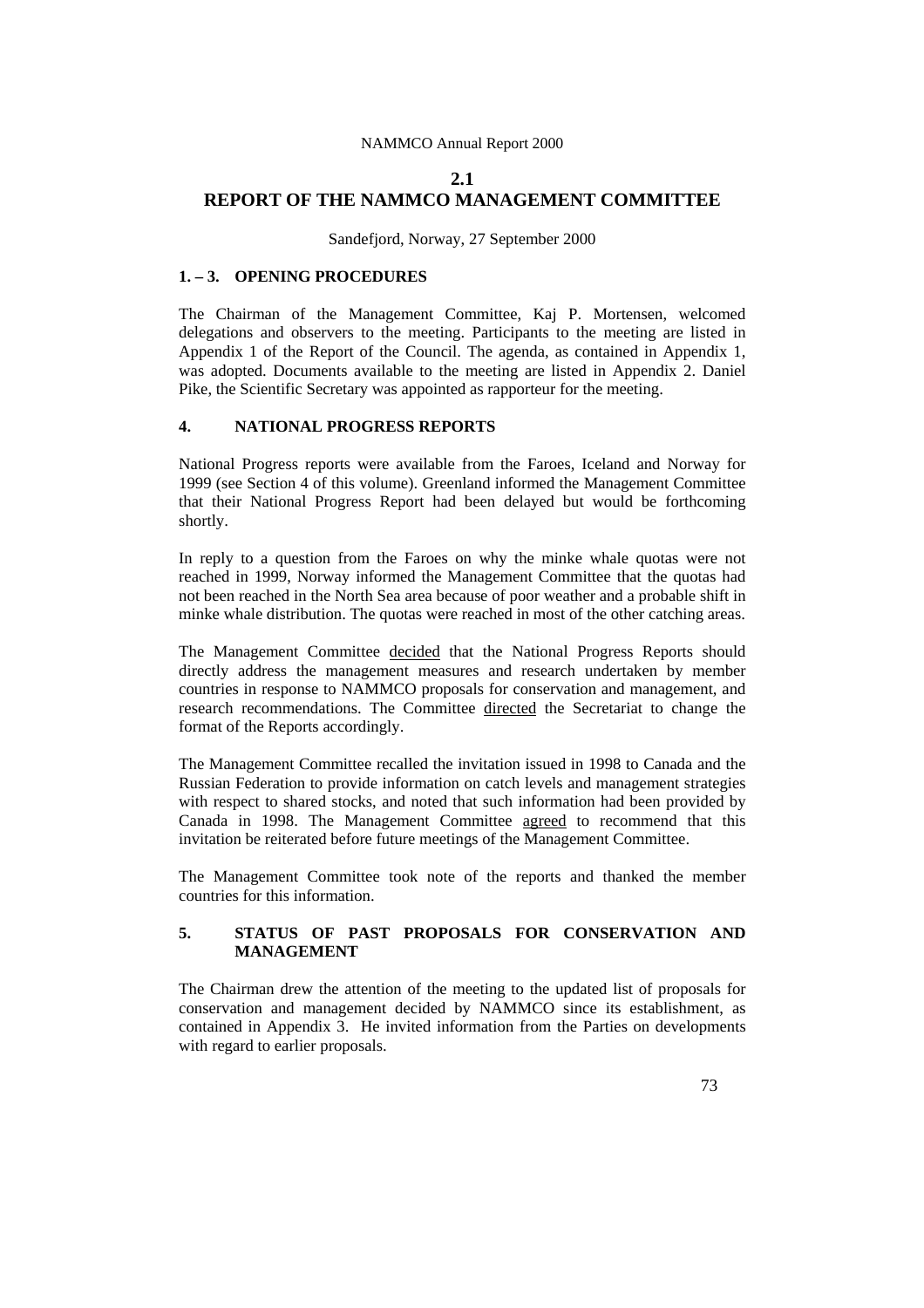### **5.1 Atlantic walrus**

In 1995 the Management Committee recommended that Greenland take appropriate steps to arrest the decline of walrus along its west coast, and encouraged Canada to consider working co-operatively with Greenland to assist in achieving this objective. Greenland noted that no new measures had been taken since those noted in 1999. Greenland further noted that walrus had been sighted in the Nuuk area this year, and that hunters had been informed that they could not be hunted because of the restrictions resulting from this proposal.

### **5.2 Ringed Seal**

There were no comments under this agenda item.

# **5.3 Harp seal**

# *5.3.1 Northwest Atlantic*

Greenland noted that this stock was shared with Canada and that the two countries have held bilateral discussions on management of this stock, during which the advice from NAMMCO had been considered.

### *5.3.2 White/Barents Sea*

Norway noted that the Russian Federation manages this stock, including a traditional allocation of catch quotas to Norway. Referring to the NAMMCO advice (Appendix 4) that "...future quota levels approaching the replacement yield are advised", Norway raised the question of whether there are plans from the Russian side with regard to future catch efforts that would reflect this management advice, or whether more specific management advice from NAMMCO would be desirable. The observer for the Russian Federation indicated that they had no firm plans at present as to future quota levels in the area.

# **5.4 Hooded seal**

### *5.4.1 Northwest Atlantic*

Greenland noted that this stock was shared with Canada and that the two countries have held bilateral discussions on management of stock, during which the advice from NAMMCO was considered.

### **5.5 Northern bottlenose whales**

In 1995 the Management Committee concluded that the traditional drive hunt in the Faroe Islands did not have any noticeable effect on the stock and that removals of fewer than 300 whales a year were not likely to lead to a decline in stock. The Faroe Islands noted that while Faroese law presently protects the bottlenose whale, small numbers of bottlenose whales occurring in bays in the Faroe Islands are actively utilised locally for their meat and oil. Three animals had been taken in this way in 2000. The Faroe Islands informed the Management Committee that measures would be taken to ensure that legislation is consistent with this traditional, opportunistic catch.

### **5.6 Long-finned pilot whales**

The Faroe Islands informed the Committee that satellite tags had been deployed on 4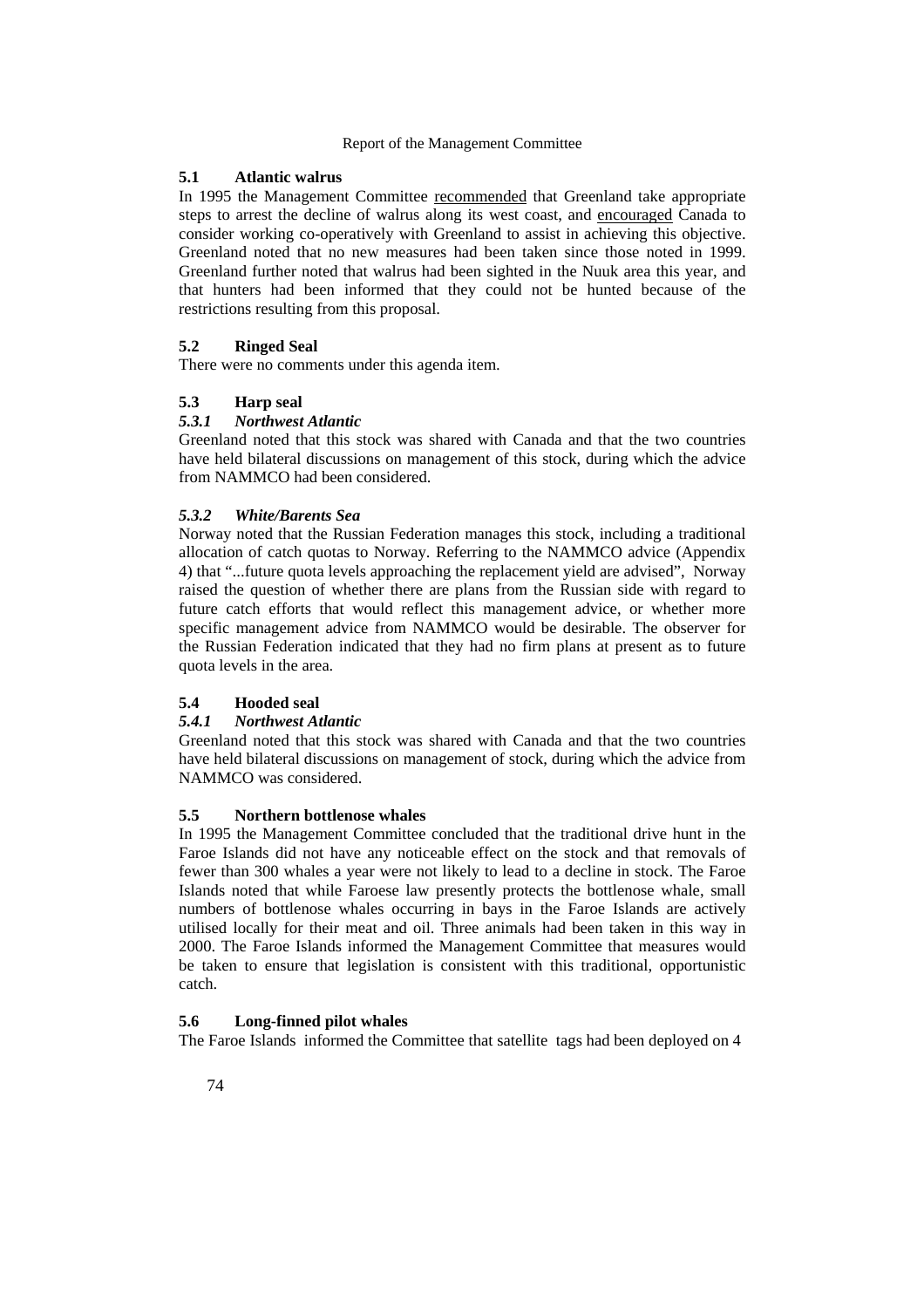pilot whales this year, and that valuable information on movements and distribution had been obtained from this project.

### **5.7 Minke whales - Central North Atlantic**

It was noted that recent research had not indicated a genetic difference between whales taken in the West Greenland and Central stock areas. In addition, some analytical problems have come to light with the abundance estimate from the aerial survey component of the NASS 95 survey around Iceland, and this estimate should be reconsidered. It was noted, however, that the Scientific Committee's assessment of the Central North Atlantic minke whale stock (NAMMCO Annual Report 1998) had taken into account the uncertainties regarding stock delineation and the abundance estimate. The Management Committee was pleased to note that the Scientific Committee Working Group on Abundance Estimates would be considering these matters at their meeting in fall 2000.

# **6. STATUS OF PAST REQUESTS TO THE SCIENTIFIC COMMITTEE**

The Chairman drew the attention of the Committee to the updated summary of requests by the NAMMCO Council to the Scientific Committee, and responses by the Scientific Committee (Appendix 4).

# **7. NEW PROPOSALS FOR CONSERVATION AND MANAGEMENT, REQUESTS FOR ADVICE FROM THE SCIENTIFIC COMMITTEE AND RECOMMENDATIONS FOR SCIENTIFIC RESEARCH**

Recommendations for new requests for scientific advice from the Scientific Committee are summarised in Appendix 4, in order of their relative priority as assessed by the Committee.

# **7.1 Economic aspects of marine mammal - fisheries interactions**

### *7.1.1 New request for advice*

Noting the requests for advice from the Council at its Eighth meeting in Oslo 1998 (see Annual Report 1998 page 23), the Management Committee recommended that the Scientific Committee continue the assessment of the economic aspects of fishery marine mammal interactions in the two areas (Barents Sea and Iceland) and with the two species (minke whales and harp seals) that have been identified as feasible for this assessment.

# **7.2 Harbour porpoise**

# *7.2.1 Recommendations for scientific research*

The Management Committee noted and endorsed the research recommendations conveyed on pages 135 - 136 of the Report of the Scientific Committee, and urged member and non-member governments to act on these recommendations.

# **7.3 Beluga - West Greenland**

### *7.3.1 Proposal for conservation and management*

It was accepted that the Canada/Greenland Joint Commission on Conservation and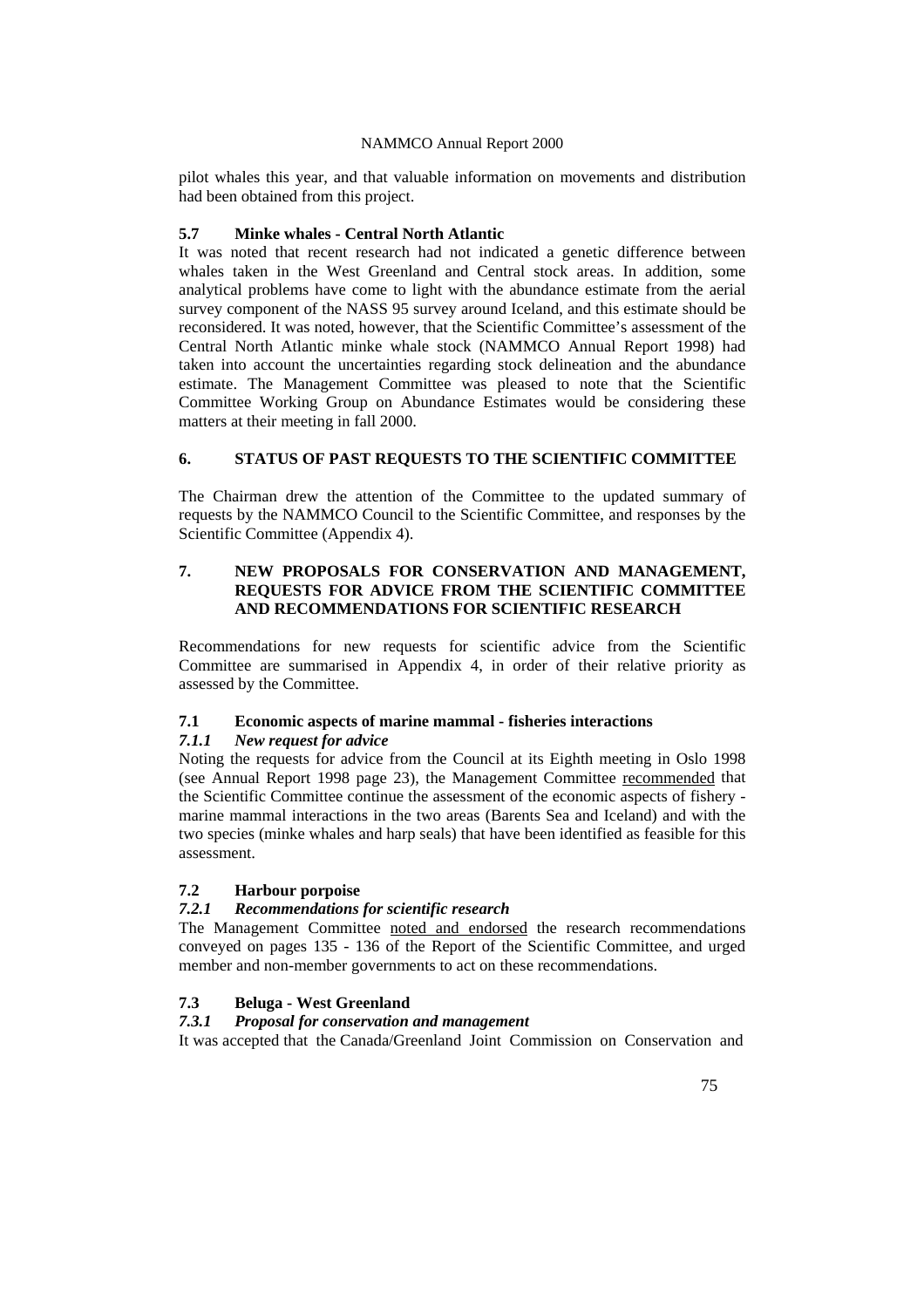Management of Narwhal and Beluga (JCNB) would provide management advice for this stock, which is shared by Canada and Greenland. The Management Committee therefore recommended that closer links be developed between NAMMCO and the JCNB on this and other issues of mutual concern. Greenland stated that this issue again will be thoroughly discussed with the hunters, and that the Greenland Government does share the concerns expressed.

#### *7.3.2 New request for advice*

The Management Committee recommended that the Scientific Committee continue its assessment of West Greenland beluga with reference to the short-term research goals identified on page 143 of the Scientific Committee Report. It is anticipated that a joint meeting of the Scientific Working Group of the JCNB and the NAMMCO Scientific Working Group on the Population Status of Narwhal and Beluga in the North Atlantic can be held in spring 2001.

### *7.3.3 Recommendations for scientific research*

The Management Committee noted and endorsed the research recommendations conveyed on pages 143 - 144 of the Scientific Committee Report, and urged member and non-member governments to act on these recommendations. The anticipated meeting mentioned under agenda item 7.3.2 should address this recommendation.

### **7.4 Narwhal - West Greenland**

# *7.4.1 Proposal for conservation and management*

The Management Committee accepted that the JCNB would provide management advice for this stock, which is shared by Canada and Greenland. The Management Committee therefore recommended that closer links be developed with the JCNB on this and other issues of mutual concern.

### *7.4.2 New request for advice*

The Management Committee recommended that the Scientific Committee complete an assessment of narwhal in West Greenland when the necessary data are available. Specifically, the Scientific Committee is requested to evaluate the extent of movements of narwhal between Canada and Greenland.

### *7.4.3 Recommendations for scientific research*

The Management Committee noted and endorsed the research recommendations conveyed on pages 144 of the Scientific Committee Report, and urged member and non-member governments to act on these recommendations. Issues related to narwhal will also be addressed at the joint meeting noted under item 7.3.2 above.

### **7.5 Fin whales - Faroese Exclusive Economic Zone**

#### *7.5.1 New requests for advice*

The Management Committee noted that the requested assessment had not been fully completed and awaited in particular the provision of more information on stock delineation. The Management Committee therefore recommended that the Scientific Committee continue its assessment, as new data become available.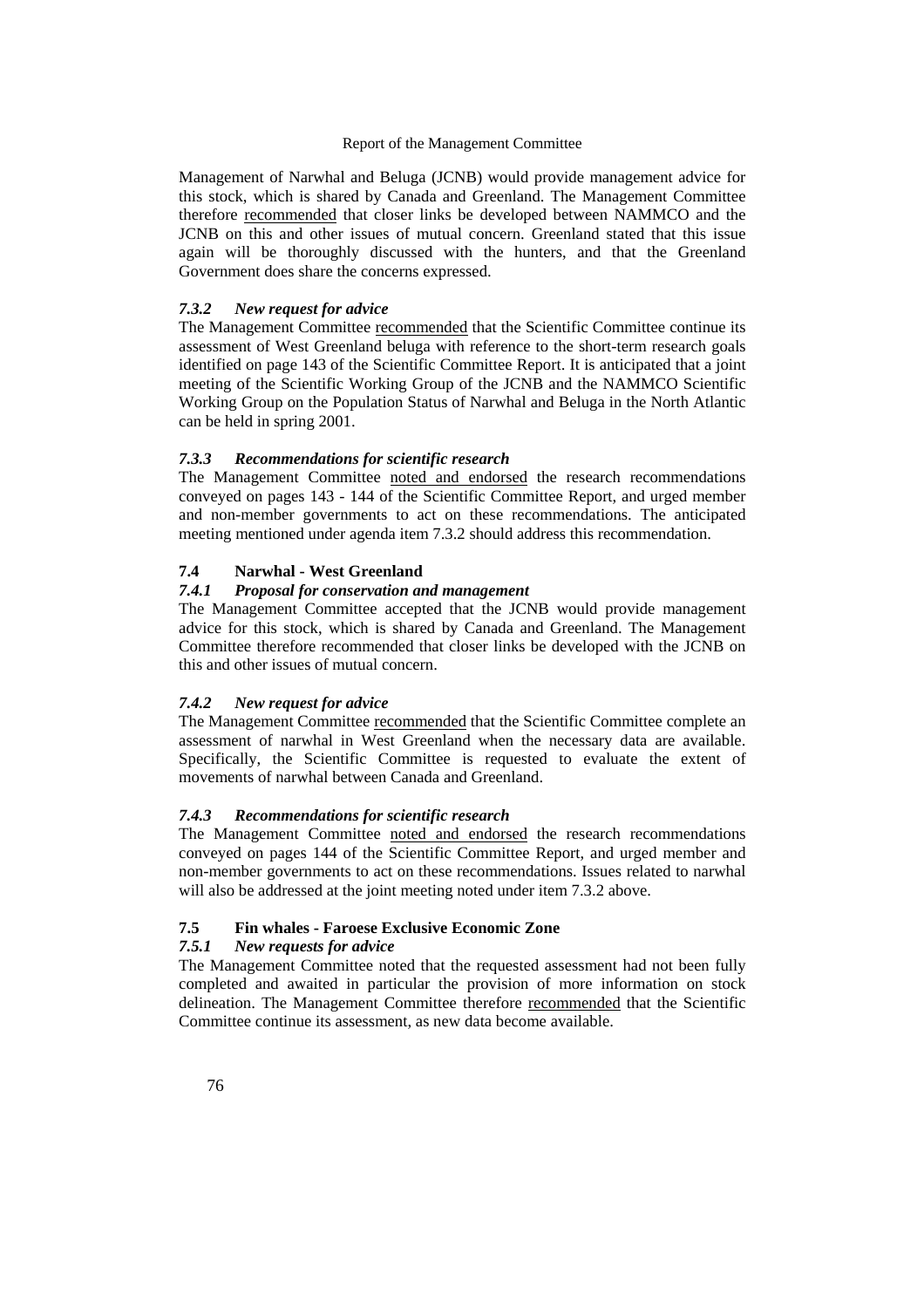### *7.5.2 Recommendations for scientific research*

The Management Committee noted and endorsed the research recommendations conveyed on page 147 of the Scientific Committee Report, and urged member and non-member governments to act on these recommendations.

# **7.6 White-beaked, white-sided and bottlenose dolphins**

### *7.6.1 New requests for advice*

The Management Committee noted that the requested assessments for these species could not at present be completed because of a lack of information on stock identity, distribution, abundance and biology. The Management Committee therefore recommended that the Scientific Committee monitors developments in this area and continues its assessments, as new data become available.

### *7.6.2 Recommendations for scientific research*

The Management Committee noted and endorsed the research recommendations conveyed on page 150 of the Scientific Committee Report, and urged member and non-member governments to act on these recommendations.

### **7.7 North Atlantic Sightings Surveys**

The Management Committee noted that the Scientific Working Group on Abundance Estimates would meet in autumn 2000 to plan for the co-ordination of joint sighting surveys to be carried out in 2001. The Management Committee urged member countries to co-operate to the fullest extent possible in co-ordinating their survey efforts.

# **8. REPORT OF THE WORKING GROUP ON BY-CATCH**

The Chairman of the Working Group on By-catch, Arne Bjørge, presented the Report of the Working Group from their meeting on 25 September 2000 (Section 2.2). Presently by-catch data is not being reliably collected in NAMMCO member countries, but all member countries are in the process of instituting data collection programs. The Working Group considered the advantages and disadvantages of various data collection methods, and concluded that while independent observer programs provide the most reliable information on by-catch, they are costly and not practical for small-scale fisheries. Logbook data collection programs are less precise with regard to obtaining specific data, but they provide broad coverage at a low cost, and allow the identification of problem areas that can be further analysed by other means. All NAMMCO countries either have or are presently planning to introduce logbook data collection programs. The Working Group provided recommendations related to the collection of by-catch data, the reporting of by-catch information to NAMMCO and the use and release of by-catch data by NAMMCO (see Appendix 4 page 114).

Iceland made a reservation with respect to the evaluation of monitoring procedures in item 5.2 of the report. In its opinion the Report was in this regard too simplistic, qualifying different monitoring measures. Iceland pointed out that mandatory reporting was generally accepted as a reliable method in monitoring fisheries. Iceland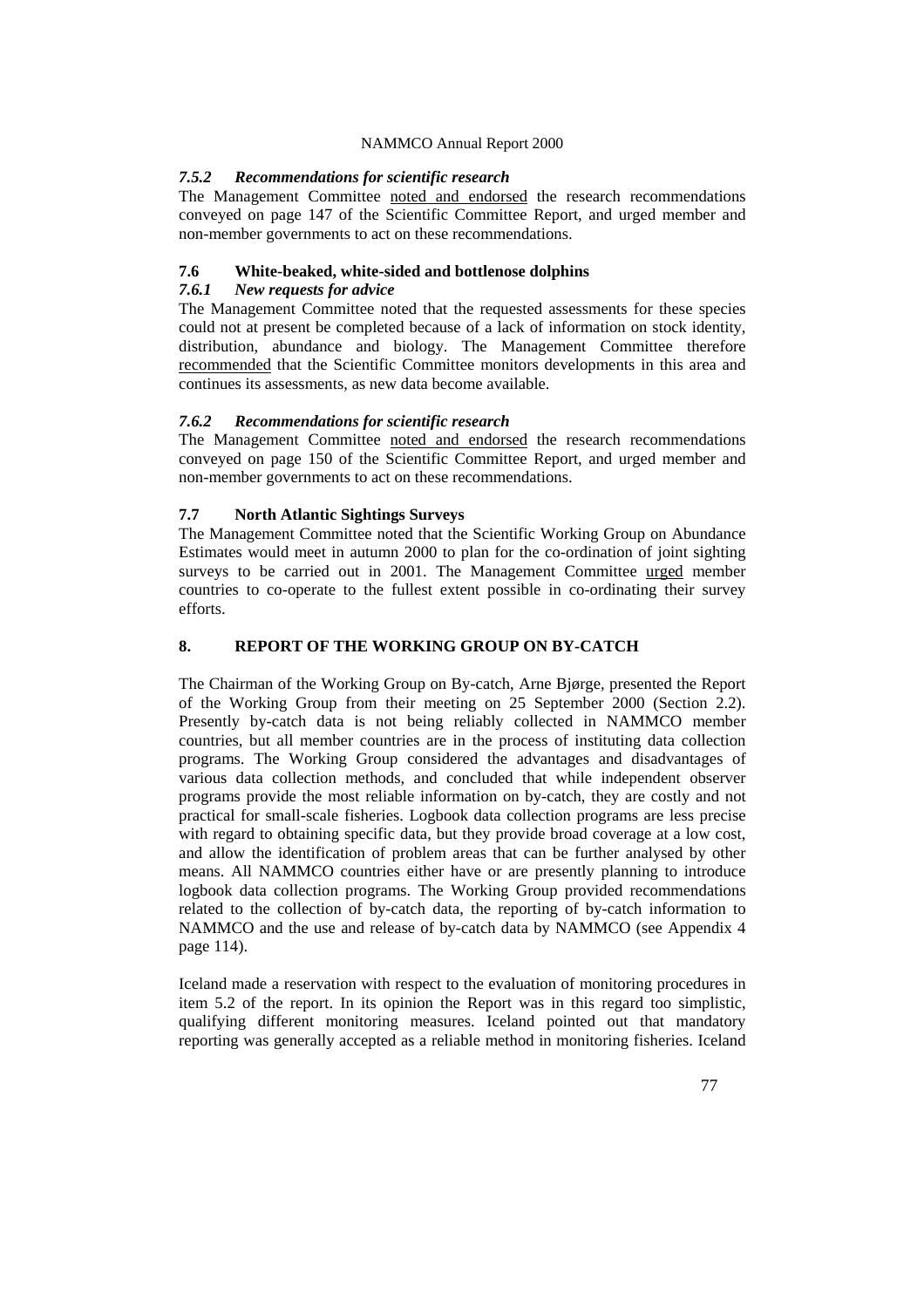underlined the impracticality of using observers as a main monitoring method due to high costs. Finally Iceland stated that the Table on page 110 could not be used for differentiating between various methods.

The Management Committee endorsed and encouraged the efforts of member countries to establish mandatory logbook-data-collection-systems as an initial step to identify areas and fisheries that would be the focus of further efforts. Only very simple data on the numbers of each species caught need be collected as a starting point. The Committee also supported the recommendation to initiate a system of by-catch reporting to NAMMCO through the National Progress Reports, and directed the Secretariat to modify the format of the Reports accordingly. The question of establishing a database at the Secretariat, and of developing a policy on the use and release of by-catch data, was considered premature at this point in time, and was deferred until more information becomes available. The Management Committee directed the Working Group to meet again before the next Annual Meeting to review the progress in this area, and to provide guidance on the harmonisation of activities undertaken by member countries.

### **9. REPORT OF THE WORKING GROUP ON INSPECTION AND OBSERVATION**

The Chairman of the Working Group, Egil Ole Øen presented the Report from the meeting held in November 1999 (Section 2.3). The Working Group emphasised the importance of the principle that the Secretariat should have independence in choosing the timing and location of observations, but also noted that co-operation with local authorities is important. There was a general recognition of the need for more information about the Scheme in member countries, and means of delivering this information were considered. The Working Group also dealt with matters concerning potential violations, reporting, administration and safety issues.

The Management Committee endorsed the recommendations contained in Part 8 of the Report. The Committee noted that the Working Group had completed its task of establishing the Observation Scheme, but noted the continuing need for a standing review body to monitor the implementation of the Scheme and provide recommendations for improvement. To this end the Management Committee decided to reconstitute the members of the Working Group as an *ad hoc* committee to monitor the Scheme. The *ad hoc* committee will meet prior to the next Annual Meeting, draft a proposal for its own terms of reference, and provide a report (in parallel with the Secretary's report on the Scheme) focussing on observed apparent infringements and subsequent actions by the relevant authorities.

### **10. IMPLEMENTATION OF THE JOINT NAMMCO CONTROL SCHEME**

### **10.1 NAMMCO International Observation Scheme 2000**

The Chairman referred to the report of the NAMMCO International Observation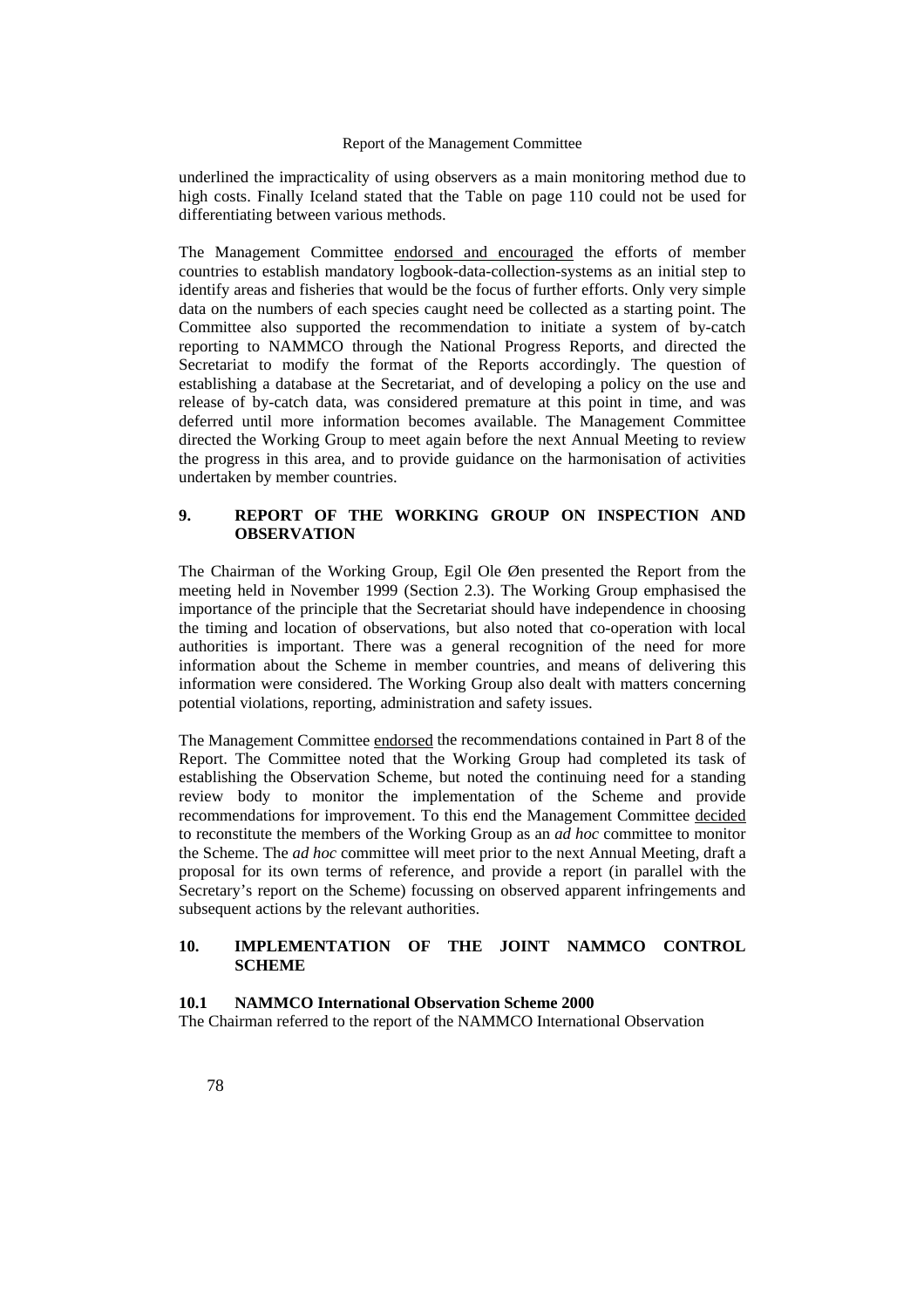Scheme under the Joint NAMMCO Control Scheme for the Hunting of Marine Mammals, prepared by the Secretariat. The Secretary presented the report to the Management Committee.

The Management Committee noted that there appears to be a greater awareness of the NAMMCO Observation Scheme this year than last year. In this regard, the Committee noted the importance of continued dissemination of information about the Scheme in NAMMCO member countries and that this would assist the observers in continuing to carry out their activities in a satisfactory manner.

The Management Committee noted the recommendation repeated from last year, that NAMMCO member countries should provide the Secretariat with names of contacts for the observers.

### **10.2 NAMMCO International Observation Scheme 2001**

The Management Committee noted that observation activities for 2001 would be implemented for pilot whale hunting in the Faroe Islands and whaling and sealing activities in Greenland and Norway.

### **11. PROPOSAL FOR A CONFERENCE ON USERS KNOWLEDGE AND SCIENTIFIC KNOWLEDGE IN MANAGEMENT DECISION MAKING**

The Secretary introduced a proposal for a conference with the working title Users Knowledge and Scientific Knowledge in Management Decision-Making. With reference to Item 11 of the Scientific Committee Report, the Management Committee noted that the conference would go a slightly different route by addressing the question of how both users knowledge and scientific knowledge best could be incorporated into management decisions.

The Management Committee agreed that the Secretary, together with an Advisory Group consisting of members appointed by the NAMMCO member countries, would be trusted with developing this proposal further, in relation to both the substance and to the practical arrangements.

With reference to the Management Committee Report from 1999 (Annual Report 1999 page 88), the Management Committee tasked the Advisory Group with evaluating whether and how this previous proposal for incorporating users knowledge into the Scientific Committee's deliberations could be incorporated into the Conference.

# **12. ADOPTION OF REPORT**

A draft report of the meeting, containing all matters of substance agreed by the Management Committee, was reviewed and approved.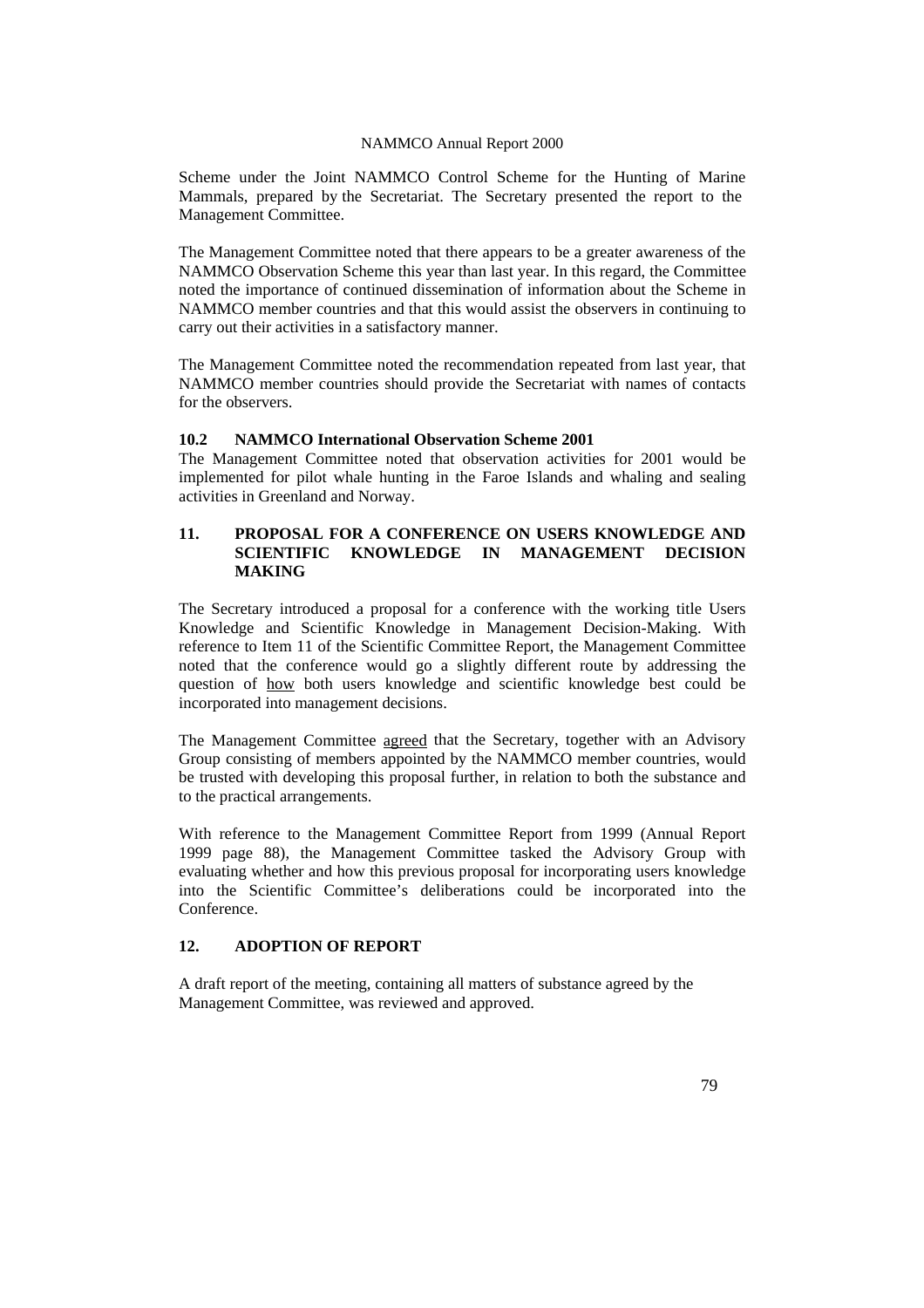Appendix 1

# **AGENDA**

- 1. Chairman's opening remarks
- 2. Adoption of agenda
- 3. Appointment of rapporteur
- 4. National Progress Reports
- 5. Status of past proposals for conservation and management
	- 5.1 Atlantic walrus
	- 5.2 Ringed seal<br>5.3 Harp seal
	- Harp seal<br> $5.31 N$ 
		- Northwest Atlantic
		- 5.3.2 White/Barents Sea
		- 5.3.3 Greenland Sea
	- 5.4 Hooded seal
		- 5.4.1 Northwest Atlantic
		- 5.4.2 Greenland Sea
	- 5.5 Northern bottlenose whales
	- 5.6 Long-finned pilot whales
	- 5.7 Minke whales Central North Atlantic
	- 5.8 Beluga West Greenland
	- 5.9 Narwhal West Greenland
	- 5.10 Fin whales East Greenland Iceland stock area
	- 5.11 Incorporation of users' knowledge in the deliberations of the Scientific Committee
- 6. Status of past requests to the Scientific Committee
- 7. New proposals for conservation and management, requests for advice from the Scientific Committee and recommendations for scientific research.
	- 7.1 Economic aspects of marine mammal fisheries interactions
		- 7.1.1 Proposals for conservation and management
			- 7.1.2 New requests for advice
			- 7.1.3 Recommendations for scientific research
	- 7.2 Harp and hooded seals
		- 7.2.1 Proposals for conservation and management
		- 7.2.2 New requests for advice
		- 7.2.3 Recommendations for scientific research
	- 7.3 Harbour porpoise
		- 7.3.1 Proposals for conservation and management
		- 7.3.2 New requests for advice
		- 7.3.3 Recommendations for scientific research
	- 7.4 Beluga West Greenland
		- 7.4.1 Proposals for conservation and management
		- 7.4.2 New requests for advice
		- 7.4.3 Recommendations for scientific research
	- 7.5 Narwhal West Greenland
		- 7.5.1 Proposals for conservation and management
		- 7.5.2 New requests for advice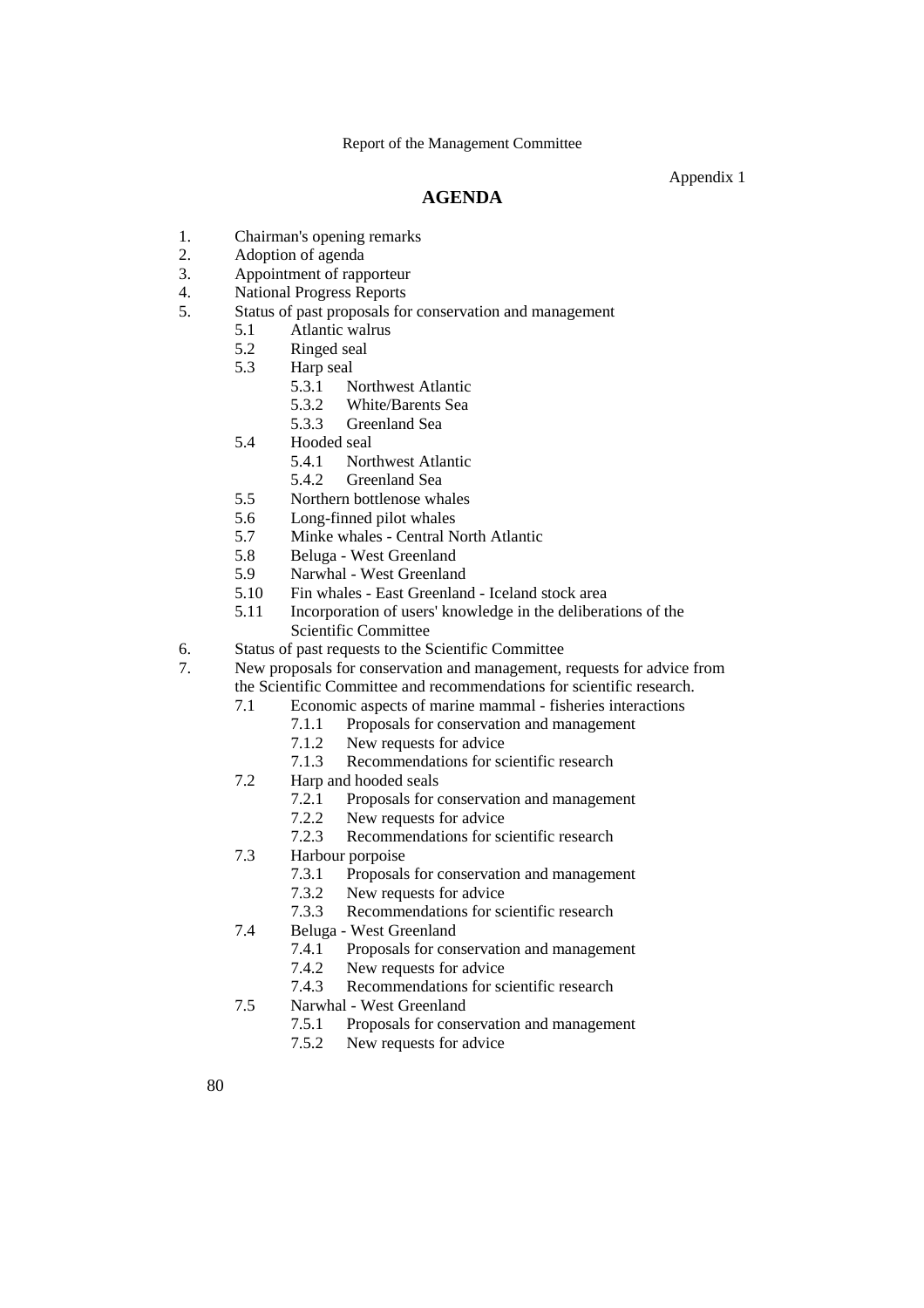- 7.5.3 Recommendations for scientific research
- 7.6 Fin whales Faroese Exclusive Economic Zone
	- 7.6.1 Proposals for conservation and management
	- 7.6.2 New requests for advice<br>7.6.3 Recommendations for sc
	- Recommendations for scientific research
- 7.7 White-beaked, white-sided and bottlenose dolphins
	- 7.7.1 Proposals for conservation and management
		- 7.7.2 New requests for advice
		- 7.7.3 Recommendations for scientific research
- 7.8 North Atlantic Sightings Surveys
	- 7.8.1 Proposals for conservation and management
	- 7.8.2 New requests for advice
- 7.8.3 Recommendations for scientific research<br>
7.9 Others
- 
- 7.9 Others<br>8. Report of the W Report of the Working Group on By-catch
- 9. Report of the Working Group on Inspection and Observation 10. Implementation of the Joint NAMMCO Control Scheme
- Implementation of the Joint NAMMCO Control Scheme
	- 10.1 NAMMCO International Observation Scheme 2000
	- 10.2 NAMMCO International Observation Scheme 2001
	- 10.3 Other matters
- 11. Proposal for a Conference
- 12. Any other business
- 13. Adoption of report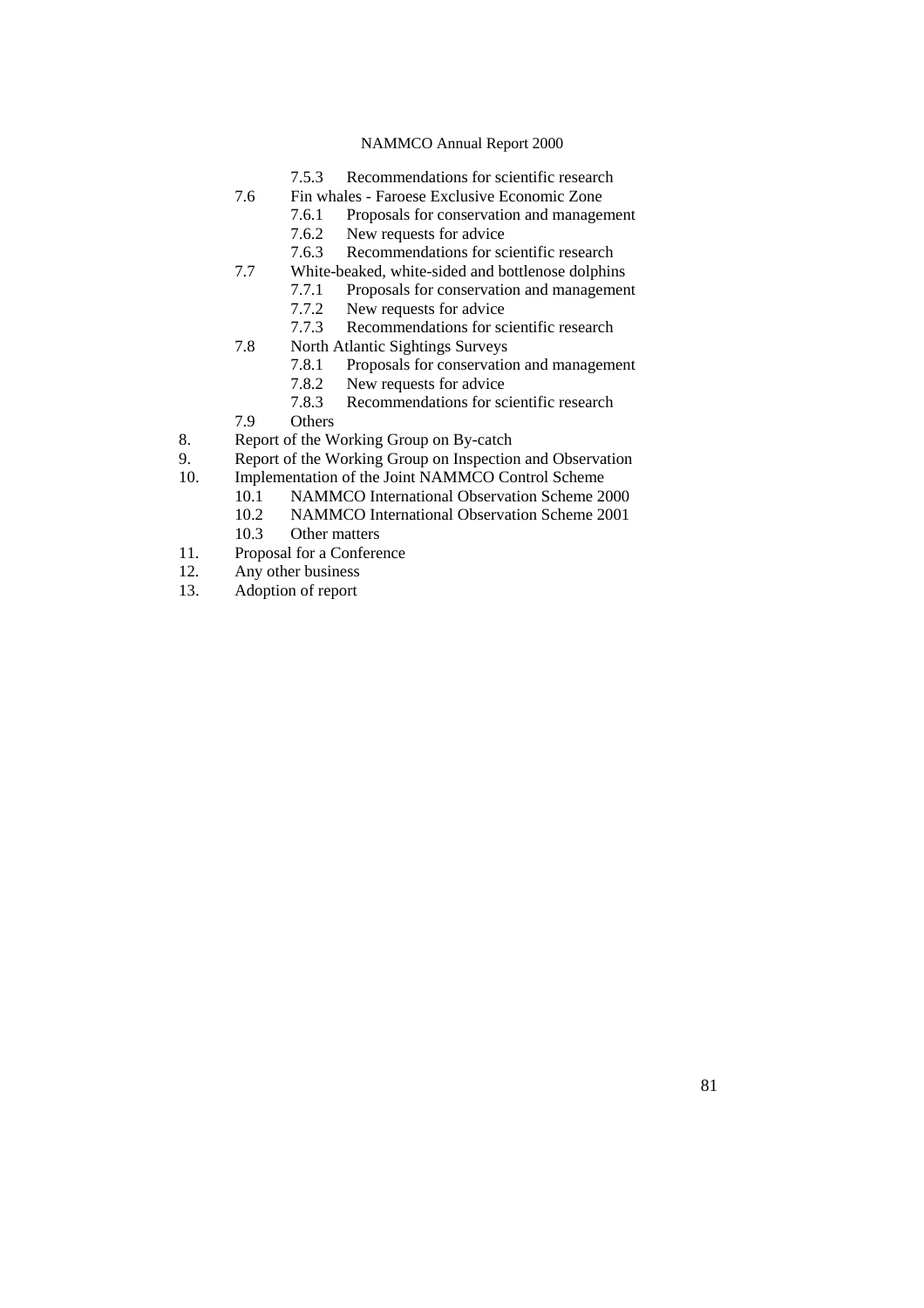Appendix 2

# **LIST OF DOCUMENTS**

| NAMMCO/10/MC/1                   | List of documents                                                                                                  |
|----------------------------------|--------------------------------------------------------------------------------------------------------------------|
| NAMMCO/10/MC/2                   | Agenda                                                                                                             |
| NAMMCO/10/MC/3                   | List of proposals for conservation and management (up to<br>and including NAMMCO/8)                                |
| NAMMCO/10/MC/4                   | Summary of requests by NAMMCO Council to the<br>Scientific Committee, and responses by the Scientific<br>Committee |
| NAMMCO/10/MC/5                   | Report of the Management Committee Working Group on<br>Inspection and Observation 1999                             |
| NAMMCO/10/MC/6                   | Report of the NAMMCO International Observation Scheme<br>2000                                                      |
| NAMMCO/10/MC/7                   | Report of the Management Committee Working Group on<br>By-catch                                                    |
| NAMMCO/10/MC/8                   | Proposal for a Conference                                                                                          |
| <b>National Progress Reports</b> |                                                                                                                    |
| NAMMCO/SC/8/NPR-F                | Faroe Islands - Progress Report on Marine Mammal<br>Research in 1999                                               |
| NAMMCO/SC/8/NPR-G                | Greenland - Progress Report on Marine Mammal<br>Research in 1998 -99 (Not Available)                               |
| NAMMCO/SC/8/NPR-I                | <b>Iceland - Progress Report on Marine Mammal</b><br>Research in 1999                                              |
| NAMMCO/SC/8/NPR-N                | Norway - Progress Report on Marine Mammal<br>Research in 1999                                                      |
| Council documents                |                                                                                                                    |
| NAMMCO/10/5                      | Report of the Scientific Committee, 13-15 April 1999                                                               |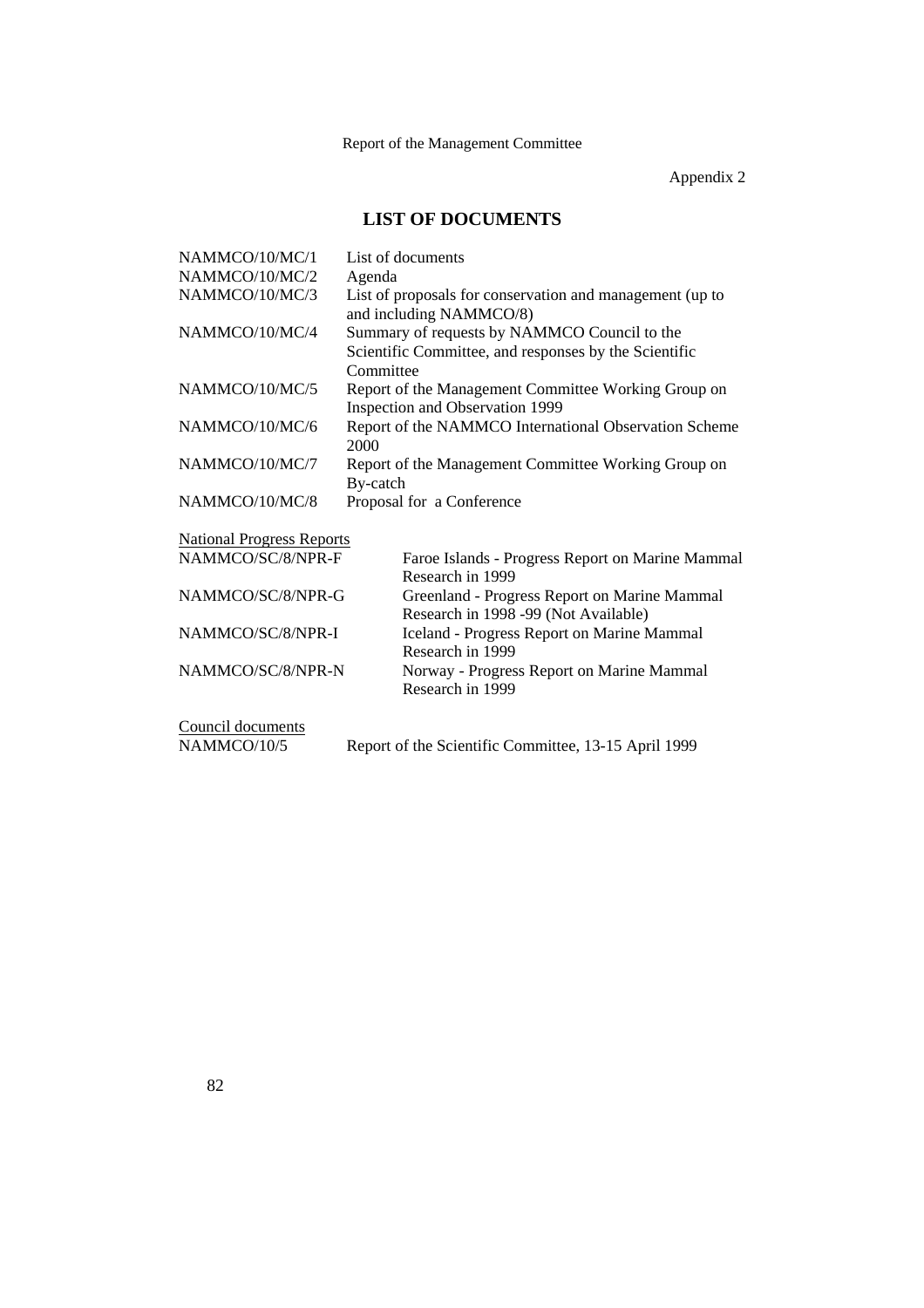Appendix 3

# **5. LIST OF PAST PROPOSALS FOR CONSERVATION AND MANAGEMENT**

(Up to and including NAMMCO/10 – 2000)

#### **5.1 Atlantic walruses**

The Management Committee examined the advice of the Scientific Committee on Atlantic Walrus and noted the apparent decline which the Scientific Committee identified in respect to "functional" stocks of walrus of Central West Greenland and Baffin Bay.

While recognising the over all priority of further work to clarify and confirm the delineation and abundance of walrus stocks in the North Atlantic area, the Management Committee recommends that Greenland take appropriate steps to arrest the decline of walrus along its west coast.

Taking into account the views of the Scientific Committee that the Baffin Bay walrus stock is jointly shared with Canada and that the West Greenland stock might be shared, the Management Committee encourages Canada to consider working cooperatively with Greenland to assist in the achievement of these objectives (*NAMMCO Annual Report 1995*: 49).

#### **5.2 Ringed seals**

The Management Committee noted the conclusions of the Scientific Committee on the assessment of ringed seals in the North Atlantic, which had been carried out through the Scientific Committee Working Group on Ringed Seals. In particular, the Management Committee noted that three geographical areas had been identified for assessing the status of ringed seals, and that abundance estimates were only available for Area 1 (defined by Baffin Bay, Davis Strait, eastern Hudson Strait, Labrador Sea, Lancaster, Jones and Smith sounds - see *NAMMCO Annual Report 1996*:149 (Fig.1)).

While recognising the necessity for further monitoring of ringed seal removals in Area 1, the Management Committee endorsed the Scientific Committee's conclusions that present removals of ringed seals in Area 1 can be considered sustainable (*NAMMCO Annual Report 1996*: 81).

#### **5.3 Harp seals in the Northwest Atlantic**

#### *5.3.1 Northwest Atlantic*

5.3.1.1 The Management Committee noted that a new abundance estimate for Northwest Atlantic harps seals of 4.8 million was available, based on a pup production estimate for 1994 of 702,900. The Management Committee also noted the conclusion that the Northwest Atlantic population of harp seals has been growing at a rate of 5% per year since 1990, and that the 1996 population was estimated to be 5.1 million, with a calculated replacement yield of 287,000.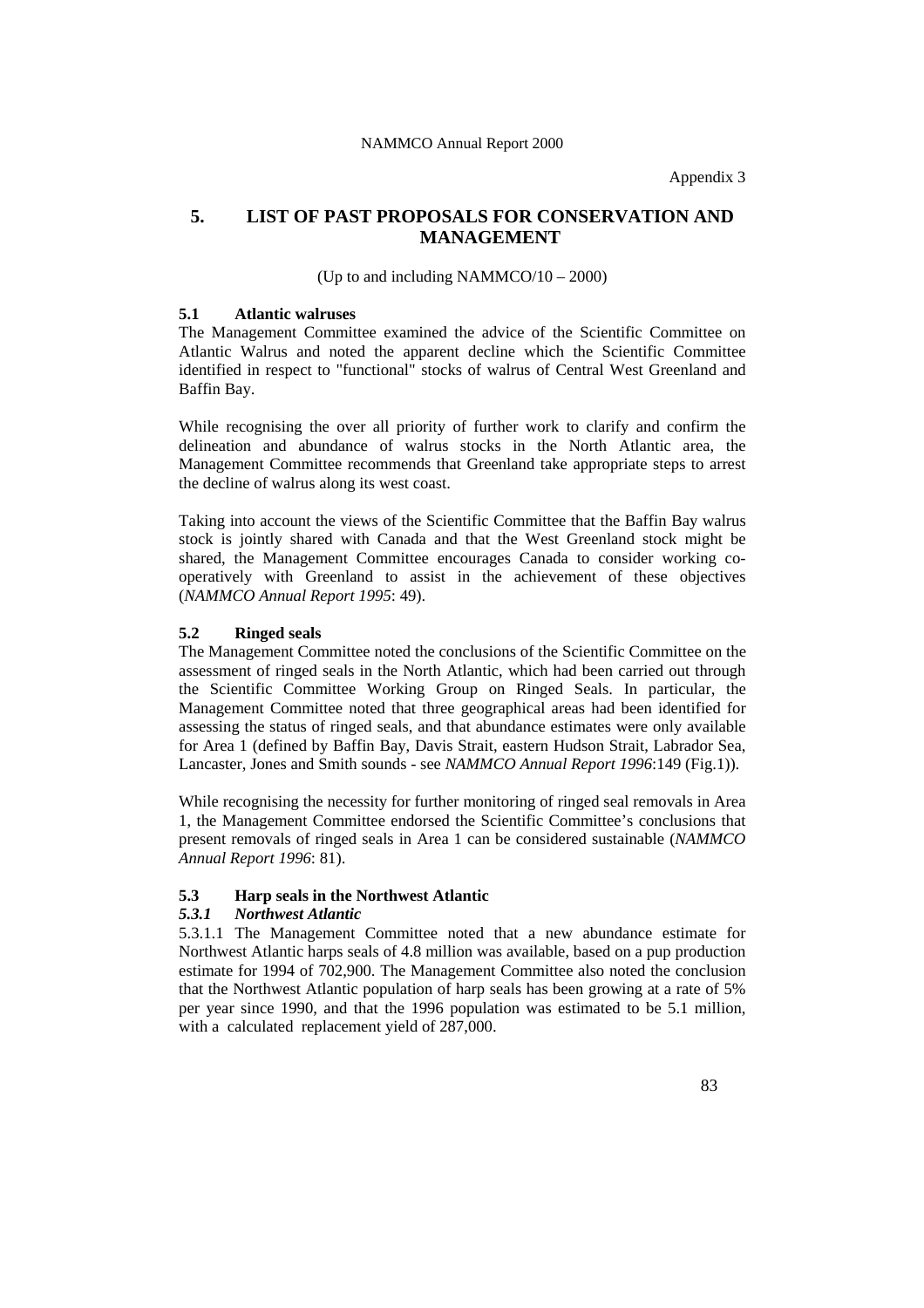The Management Committee concluded that catch levels of harp seals in Greenland and Canada from 1990 to 1995 were well below the calculated replacement yields in this period (*NAMMCO Annual Report 1996*: 81).

5.3.1.2 The Management Committee noted that combined estimated catches of harp seals in Canada and Greenland are in the order of 300,000 and that these catches are near, or at, the established replacement yields (*NAMMCO Annual Report 1998: 22).*

#### *5.3.2 White/Barents Sea*

The Management Committee noted the stock status and catch options presented by the Scientific Committee, and concluded that the catch level in 1998 was well below the calculated replacement yield. Catches at the same level in the future may result in population increase. From a resource management point of view, future quota levels approaching the replacement yield are advised (*NAMMCO Annual Report 1999*: 133).

### *5.3.3 Greenland Sea*

The Management Committee noted the stock status and catch options presented by the Scientific Committee, and concluded that the catch level in 1998 was well below the calculated replacement yield. Catches at the same level in the future may result in population increase. From a resource management point of view, future quota levels approaching the replacement yield are advised.

### **5.4 Hooded seals**

#### *5.4.1 Northwest Atlantic*

5.4.1.1 Noting the Scientific Committee's review of available analyses of hooded seal pup production, which recognised that calculations are dependent on the particular rate of pup mortality used, as well as the harvest regimes, the Management Committee concluded that present catches of hooded seals in the Northwest Atlantic (1990-1995) were below the estimated replacement yields of 22,900 calculated for a harvest of pups only, and 11,800 calculated for a harvest of 1-year and older animals only (*NAMMCO Annual Report 1996*: 81-82).

5.4.1.2 The Management Committee noted that the total catch of hooded seals in the Northwest Atlantic in 1996 slightly exceeded the replacement yield while in 1997 the total number of seals taken was much lower (*NAMMCO Annual Report 1998:* 23).

#### *5.4.2 Greenland Sea*

The Management Committee noted the stock status and catch options presented by the Scientific Committee, and concluded that the catch level in 1998 was well below the calculated replacement yield. Catches at the same level in the future may result in population increase. From a resource management point of view, future quota levels approaching the replacement yield are advised (*NAMMCO Annual Report 1999:86*).

### **5.5 Northern bottlenose whales**

The Management Committee discussed the advice of the Scientific Committee on the status of the northern bottlenose whale and noted that this was the first conclusive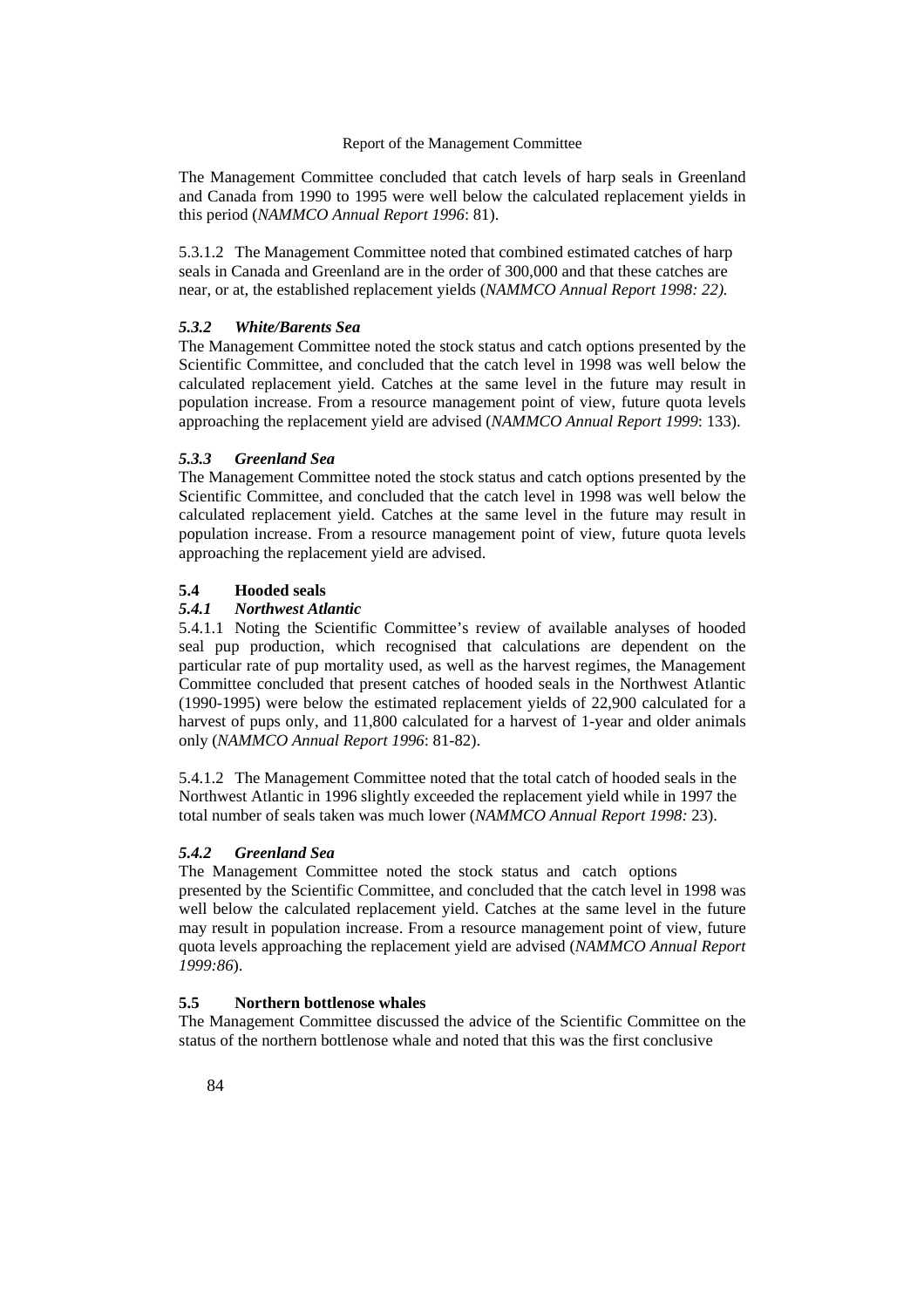analysis on which management of the northern bottlenose whale could be based.

The Management Committee accepted that the population trajectories indicated that the traditional coastal drive hunt in the Faroe Islands did not have any noticeable effect on the stock and that removals of fewer than 300 whales a year were not likely to lead to a decline in the stock (*NAMMCO Annual Report 1995*: 48)

The Faroe Islands informed the Management Committee that while Faroese law presently protects the bottlenose whale, small numbers of these whales occurring in bays in the Faroe Islands are actively utilised locally for their meat and oil. Measures would be taken to ensure that legislation is consistent with this traditional opportunistic catch (see Item 5.5 page 74).

#### **5.6 Long-finned pilot whales**

The Faroe Islands informed the Management Committee of their wish to continue to utilise pilot whales in an opportunistic manner as has been done for centuries. Catches of pilot whales may vary from year to year and total allowable catches are not considered appropriate for this form of hunt. In some years catches may exceed 2,000 whales, and in other years they may be much smaller, while the average annual catch between 1971-96 were about 1,400 whales.

The Management Committee noted the findings and conclusions of the Scientific Committee, through its review of the ICES Study Group Report and the analysis of data from NASS-95 with respect to the status of long-finned pilot whales in the North Atlantic (Section 3.1, item 3.1), which also confirmed that the best available abundance estimate of pilot whales in the Central and Northeast Atlantic is 778,000. With respect to stock identity it was noted that there is more than one stock throughout the entire North Atlantic, while the two extreme hypotheses of i) a single stock across the entire North Atlantic stock, and ii) a discrete, localised stock restricted to Faroese waters, had been ruled out.

The Management Committee further noted the conclusions of the Scientific Committee that the effects of the drive hunt of pilot whales in the Faroe Islands have had a negligible effect on the population, and that an annual catch of 2,000 individuals in the eastern Atlantic corresponds to an exploitation rate of 0.26%.

Based on the comprehensive advice which had now been provided by the Scientific Committee to requests forwarded from the Council, the Management Committee concluded that the drive hunt of pilot whales in the Faroe Islands is sustainable (*NAMMCO Annual Report 1997*: 64-65).

#### **5.7 Minke Whales - Central North Atlantic**

The Management Committee accepted that for the Central Stock Area the minke whales are close to their carrying capacity and that removals and catches of 292 animals per year (corresponding to a mean of the catches between 1980-1984) are sustainable. The Management Committee noted the conservative nature of the advice from the Scientific Committee (*NAMMCO Annual Report 1998:*75*).*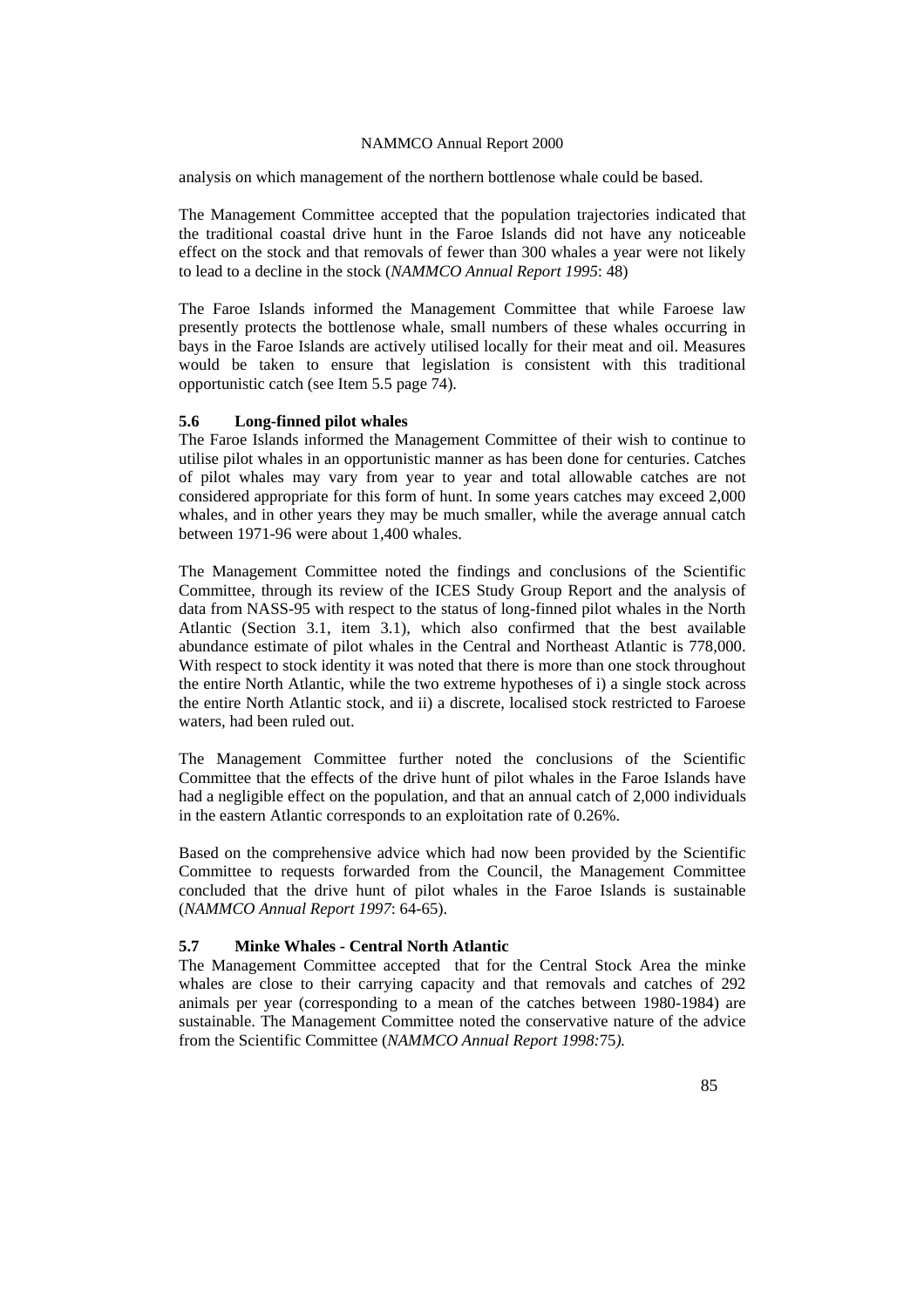The Management Committee noted that recent research had not indicated a genetic difference between whales taken in the West Greenland and Central stock areas. It was further noted that some analytical problems had come to light with the abundance estimate from the aerial survey component of the NASS 95 survey around Iceland, and that this estimate should be reconsidered (see Item 5.7 page 75).

### **5.8 Beluga - West Greenland**

#### *Maniitsoq – Disko*

The Management Committee noted that a series of surveys conducted since 1981 indicate a decline of more than 60% in abundance in the area Maniitsoq to Disko. It further noted that with the present harvest levels (estimated at 400/yr) the aggregation of beluga in this area is likely declining due to overexploitation.

### *Avanersuaq – Upernavik*

The present harvest in the area Avanersuaq - Upernavik is estimated to be more than 100/yr. The Management Committee noted that since this beluga occurrence must be considered part of those wintering in the area from Maniitsoq to Disko, it is considered to be declining due to overexploitation.

Finally the Management Committee noted the conclusion by the Scientific Committee that with the observed decline a reduction in harvesting in both areas seems necessary to halt or reverse the trend *(NAMMCO Annual Report 1999: 99)*.

### **5.9 Narwhal - West Greenland**

#### *Avanersuaq*

The Management Committee noted that the present exploitation level in Avanersuaq of 150/yr seems to be sustainable, assuming that the same whales are not harvested in other areas

#### *Melville Bay – Upernavik*

The Management Committee noted that the Scientific Committee could give no status for the Melville Bay – Upernavik summering stock.

#### *Uummannaq*

The Management Committee noted that the substantial catches (several hundreds) in some years do cause concern for the status of this aggregation. The Management Committee further noted that the abundance of narwhal in this area should be estimated.

#### *Disko Bay*

The Management Committee noted that present catches in this area are probably sustainable.

### *Catch Statistics*

The Management Committee noted that for both narwhal and beluga it is mandatory for future management that more reliable catch statistics (including loss rates) are collected from Canada and Greenland *(NAMMCO Annual Report 1999:86-87).*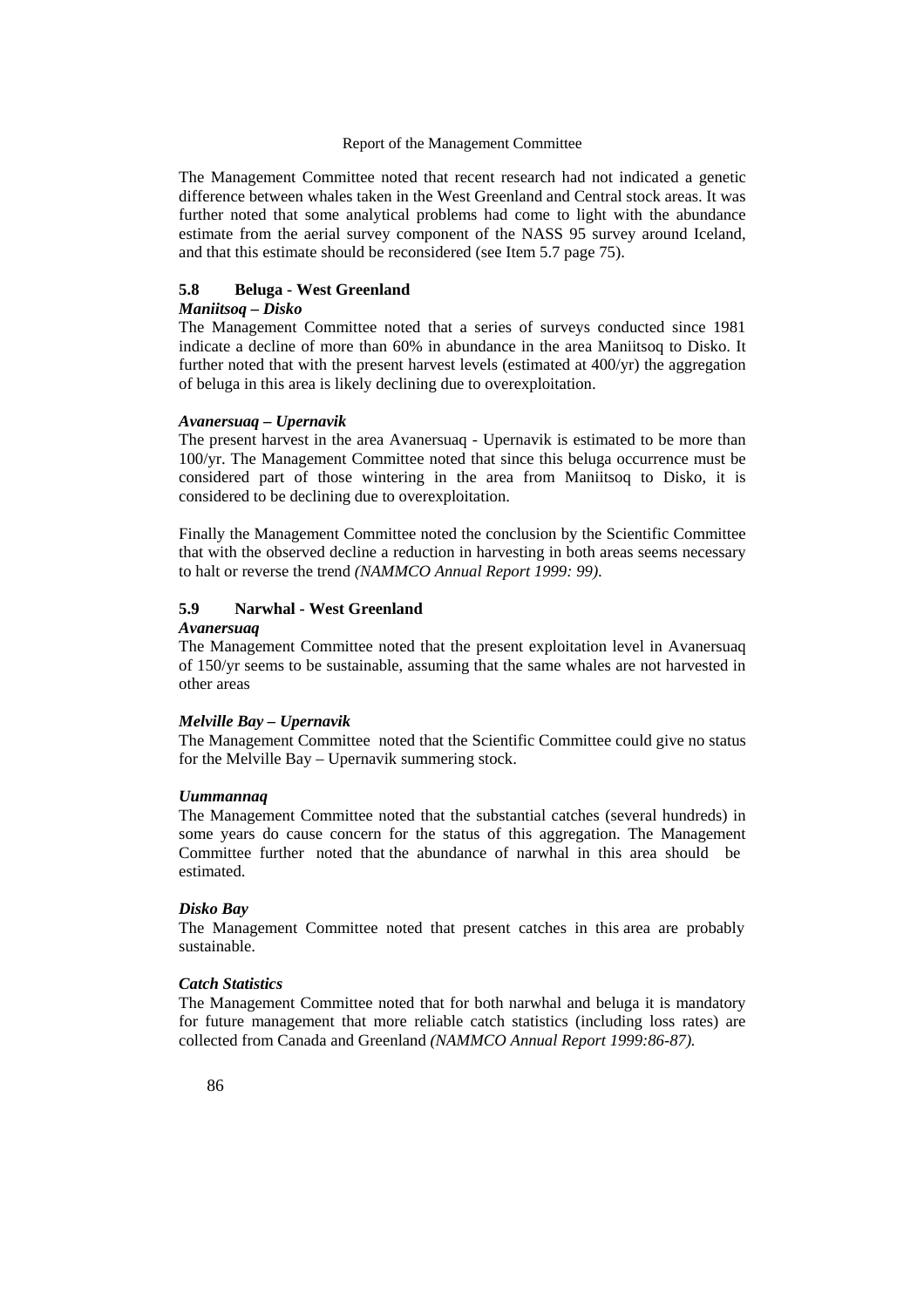#### **5.10 North Atlantic fin whales**

The Management Committee accepted that for fin whales in the East Greenland – Iceland (EGI) stock area, removals of 200 animals per year would be unlikely to bring the population down below 70% of its pre-exploitation level in the next 10 years, even under the least optimistic scenarios. However, catches at this level should be spread throughout the EGI stock area, roughly in proportion to the abundance of fin whales observed in the NASS surveys. Furthermore, the Management Committee stressed that the utilisation of this stock should be followed by regular monitoring of the trend in the stock size.

The Management Committee also noted the conservative nature of the advice from the Scientific Committee on which the conclusion of the Management Committee was *based (NAMMCO Annual Report 1999:87).* 

### **5.11 Incorporation of the users' knowledge in the deliberations of the Scientific Committee**

The Management Committee endorsed the proposals and viewpoints contained in section 6 in the Scientific Committee report, and suggested that the "Draft Minke Whale Stock Status Report" (NAMMCO/9/7) could usefully serve as a pilot project for cooperation with the hunters.

In order to solve the many practical questions in the pilot project process the Committee agreed that the proposed Assessment Committee should carefully prepare the meeting on the "Draft Minke Whale Stock Status Report", and particular work with the Secretariat with respect to the following questions:

- Define areas and type of information subject to dialogue between scientists and minke whale hunters
- Should the scientists meet minke whale hunters from all interested countries at the same time, or should there be meetings between scientists and minke whale hunters in each of the interested countries?
	- Time and venue for meetings
	- Papers to be distributed before the meetings
	- Language / interpretation
	- How to select hunters with relevant knowledge
	- Planning of questions to be asked to hunters

(NAMMCO Annual Report 1999:88).

#### **REFERENCES**

*NAMMCO Annual Report 1995. North Atlantic Marine Mammal Commission, Tromsø. 186pp. NAMMCO Annual Report 1996. North Atlantic Marine Mammal Commission, Tromsø. 227pp. NAMMCO Annual Report 1997. North Atlantic Marine Mammal Commission, Tromsø. 260pp. NAMMCO Annual Report 1998. North Atlantic Marine Mammal Commission, Tromsø, 181 pp.*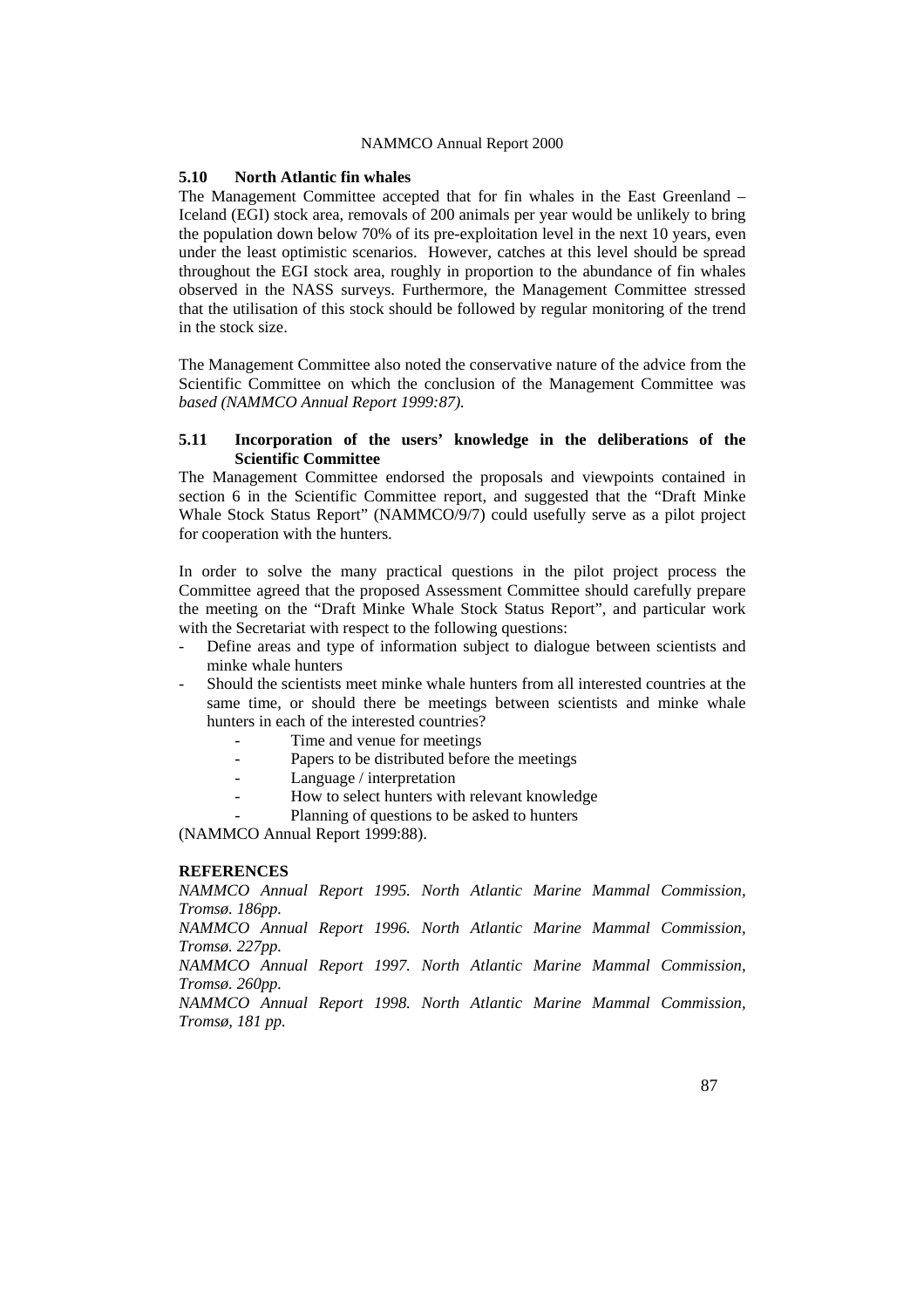*NAMMCO Annual Report 1999. North Atlantic Marine Mammal Commission, Tromsø, 265 pp.* 

*NAMMCO Annual Report 2000. North Atlantic Marine Mammal Commission, Tromsø, 359 pp.*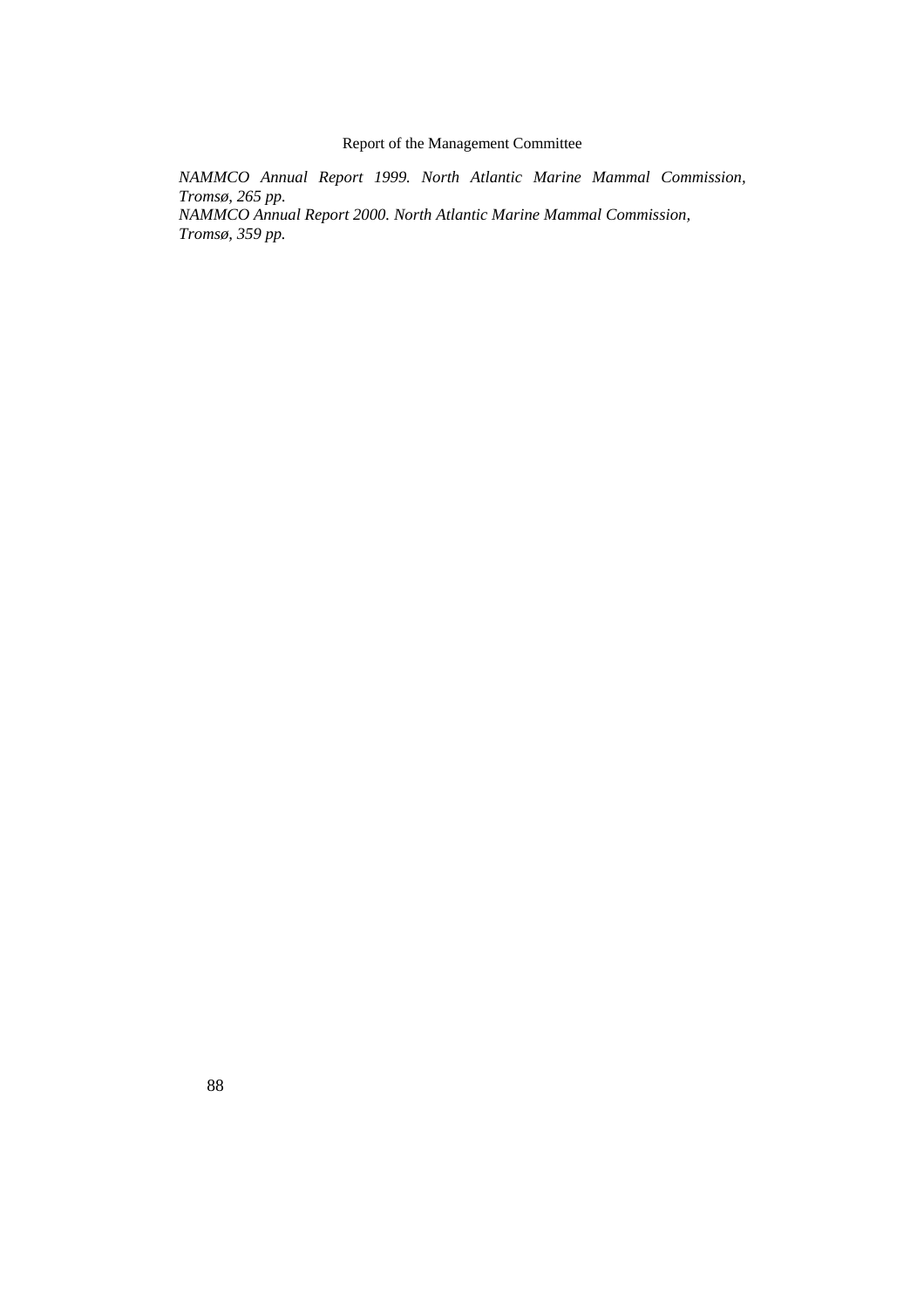Appendix 4

# **SUMMARY OF REQUESTS BY NAMMCO COUNCIL TO THE SCIENTIFIC COMMITTEE, AND RESPONSES BY THE SCIENTIFIC COMMITTEE**

The following provides a summary of all requests by NAMMCO Council to the Scientific Committee (including the  $10<sup>th</sup>$  meeting), and notes the response of the Scientific Committee (SC) to these requests. Requests forwarded from NAC (North Atlantic Committee for Co-operation on Research on Marine Mammals) to ICES (International Council for the Exploration of the Sea) prior to NAMMCO's establishment, and which were carried over to NAMMCO in 1992, are included. This document will be continually updated to serve as a resource for both the Council and the Scientific Committee.

### **1. ROLE OF MARINE MAMMALS IN THE ECOSYSTEM**

### **Marine Mammal - Fish Interaction:**

*Code/Meeting:* 1.1/ NAMMCO/1

*Request:* 

To provide an overview of the current state of knowledge of the dependence of marine mammals on the fish and shrimp stocks and the interrelations between these compartments

*Response of the Scientific Committee:* 

See 1.2, 1.4, 1.7, 1.9, 1.10.

#### *Code/Meeting:* 1.2/NAMMCO/1

*Request:* 

In the multi-species context ... to address specific questions related to the Davis Strait ecosystem such as:

- the apparent increase in harp seal stocks;

- its influence on the economically important shrimp and cod stocks;

- the impact of the fisheries on marine mammals, particularly harp seals;
- the southward shift of minke whale distribution in recent years, and

- observed changes in oceanographical conditions after the 1970s;

- and to the East Greenland-Iceland-Jan Mayen area interactions between capelin stocks, fishery and marine mammals

*Response of the Scientific Committee:* 

- Questions related to harp and hooded seals were forwarded to the ICES/NAFO Joint Working Group on Harp and Hooded Seals (SC/2)

- Specific questions related to the Davis Strait ecosystem were not addressed.

- See also 1.4, 1.7, 1.9, 1.10.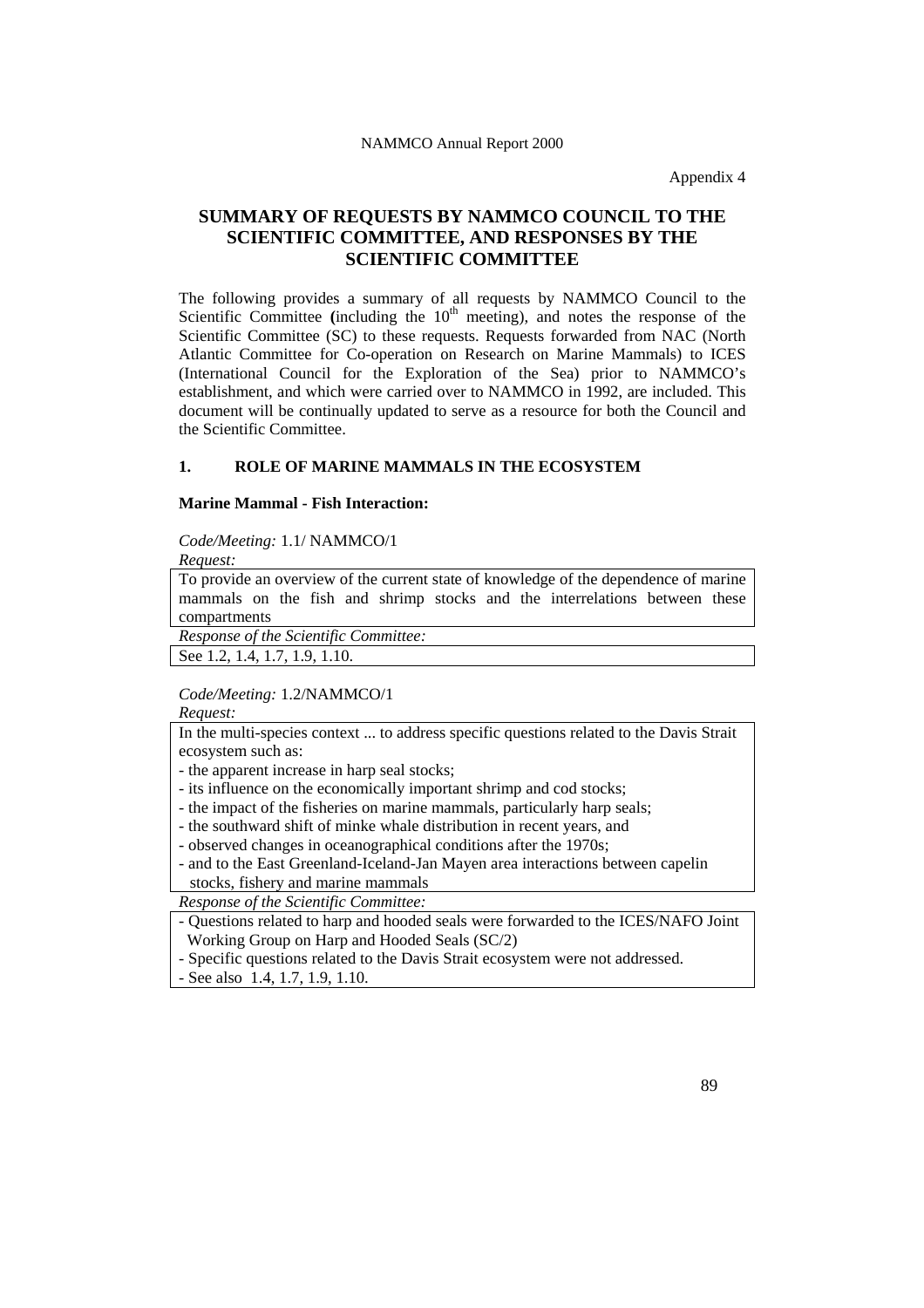### *Code/Meeting:* 1.3/NAMMCO/2

*Request:* 

To assess the impact of marine mammals on the marine ecosystem, with special emphasis on the availability of economically important fish species

*Response of the Scientific Committee:* 

See 1.2, 1.4, 1.7, 1.9, 1.10

### *Code/Meeting:* 1.4/ NAMMCO/6

*Request:* 

The Scientific Committee was requested to focus its attention on the food consumption of three predators in the North Atlantic: the minke whale, the harp seal and the hooded seal, with a particular emphasis on the study of the potential implications for commercially important fish stocks.

*Response of the Scientific Committee:* 

The Scientific Committee established a Working Group on the Role of Minke Whales, Harp Seals and Hooded Seals in the North Atlantic. The Scientific Committee used to report of this Working Group to provide advice to Council, and to recommend further research. (SC/5) Many of the papers presented will be published in Volume 2 of NAMMCO Scientific Publications. (SC/7)

### *Code/Meeting:*1.5/NAMMCO/7

*Request:* 

The Council encourages scientific work that leads to a better understanding of interactions between marine mammals and commercially exploited marine resources, and requested the Scientific Committee to periodically review and update available knowledge in this field.

*Response of the Scientific Committee:* 

See 1.9, 1.10

#### **Multi-species approaches to management:**

# *Code/Meeting:*1.6/NAMMCO/1

*Request:* 

To consider whether multi-species models for management purposes can be established for the North Atlantic ecosystems and whether such models could include the marine mammals compartment. If such models and the required data are not available then identify the knowledge lacking for such an enterprise to be beneficial to proper scientific management and suggest scientific projects which would be required for obtaining this knowledge.

*Response of the Scientific Committee:* 

See 1.4, 1.7, 1.9, 1.10

# *Code/Meeting:*1.7/NAMMCO/5

*Request:* 

In relation to the importance of the further development of multi-species approaches to the management of marine resources, the Scientific Committee was requested to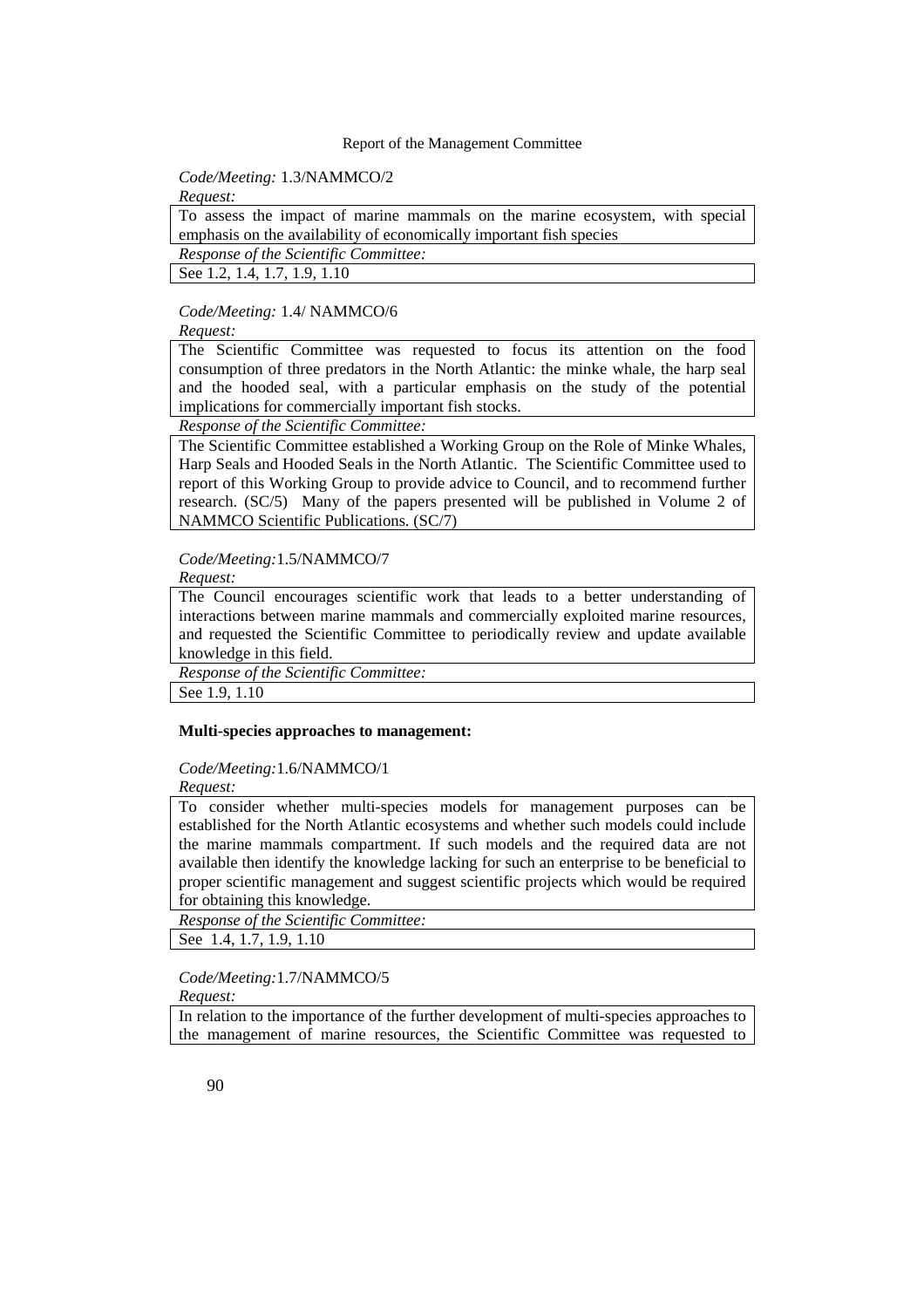monitor stock levels and trends in stocks of all marine mammals in the North Atlantic. *Response of the Scientific Committee:* 

It was clarified that the purpose of this request was to ensure that data on marine mammals was available for input into multi-species models for management. The Committee agreed that updated information on abundance and indications of trends in abundance of stocks of marine mammals in the North Atlantic should be clearly described in a new document for the internal reference of the Council, to replace the List of Priority Species. This document would be entitled Status of Marine Mammals in the North Atlantic and should include those cetacean and pinniped species already contained in the List of Priority Species, as well as other common cetacean species in the NAMMCO area for which distribution and abundance data is also available (fin, sei, humpback, blue, and sperm whales). (SC/5)

#### **Sealworm infestation:**

#### *Code/Meeting:*1.8/NAMMCO/6

*Request:* 

Aware that the population dynamics of the sealworm (*Pseudoterranova decipiens*) may be influenced by sea temperature, bathymetry, invertebrate and fish fauna, the Scientific Committee was requested to review the current state of knowledge with respect to sealworm infestation and to consider the need for comparative studies in the western, central and eastern North Atlantic coastal areas, taking into account the priority topics recommended by the Scientific Committee and its *ad hoc* Working Group on grey seals.

*Response of the Scientific Committee:* 

The Scientific Committee established a Working Group on Sealworm Infection to address this question. The Scientific Committee used their report as the basis for providing advice to Council, and developing recommendations for further research. (SC/5) Many of the papers considered by the Working Group will be published in a future volume of *NAMMCO Scientific Publications.* (SC/7)

#### **Economic aspects of marine mammal-fisheries interactions:**

### *Code/Meeting:*1.9/NAMMCO/7

*Request:* 

The Council requested that special attention be paid to studies related to competition and the economic aspects of marine mammal-fisheries interactions

*Response of the Scientific Committee:* 

The Scientific Committee established a Working Group on Economic Aspects of Marine Mammal-Fisheries Interactions. The Scientific Committee concluded that inclusion of economic considerations is a valuable addition to mullet-species models of interactions between marine mammals and fisheries. The work presented at the Working Group was considered the first step towards more complete analyses of these interactions and it was recommended, in light of the economic impacts, that more complete models should be developed and presented. The Scientific Committee showed a continued interest in the development of the models and it was decided to maintain the Working Group and seek further guidance from the Council on matters of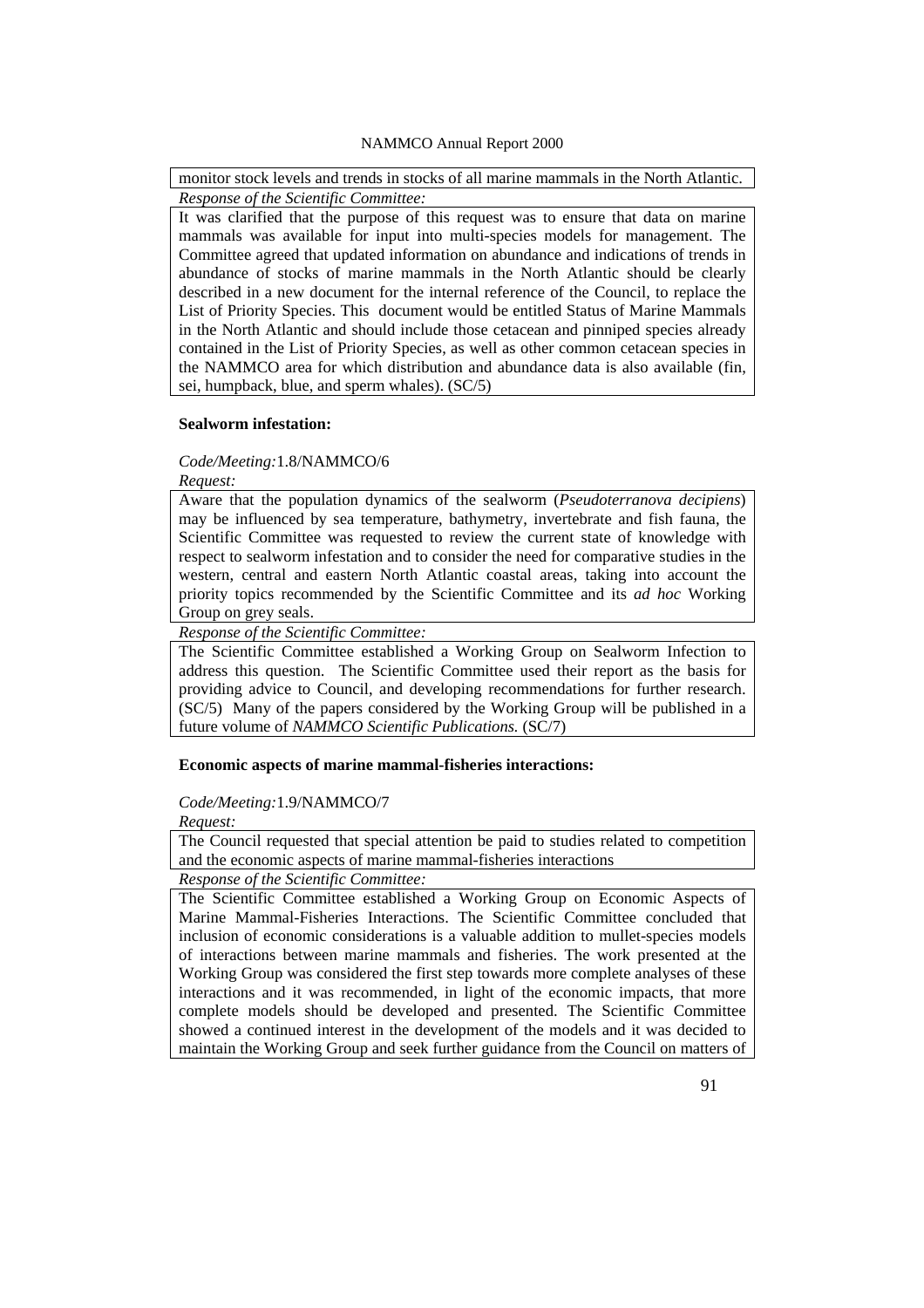### particular interest. (SC/6)

#### *Code/Meeting:*1.10/NAMMCO/8

*Request:* 

The Scientific Committee is requested to investigate the following economic aspects of marine mammal – fisheries interactions:

to identify the most important sources of uncertainty and gaps in knowledge with respect to the economic evaluation of harvesting marine mammals in the different areas;

to advise on research required to fill such gaps both in terms of refinement of ecological and economical models and collection of basic biological and economical data required as input parameters for the models;

- to discuss specific cases where the state of knowledge may allow quantification of the economic aspects of marine mammal – fisheries interactions:

 a) what could be the economic consequences of a total stop in harp seal exploitation versus different levels of continued sustainable harvest?

 b) what could be the economic consequences of different levels of sustainable harvest vs. no exploitation of minke whales?

*Response of the Scientific Committee:* 

The Working Group On The Economic Aspects Of Marine Mammal - Fisheries Interactions was reactivated to meet this request. It was agreed to separate the request into two sections. At the first Working Group meeting the first two items in the request were addressed. The Working Group used available information to derive estimates of consumption of cod, herring, capelin and shrimp by harp seals, minke whales and *Lagenorhynchus* spp. and bottlenose dolphins in some areas. Multi-species models presently in use or under development in Norway and Iceland offer a means of assessing the impact of marine mammal predation on fish stocks The Scientific Committee therefore recommended that the next logical step in addressing the request should be for NAMMCO to lead or assist in the development of a multi-specieseconomic model for a candidate area. However, the Scientific Committee reiterated that the estimation and model uncertainties are such that definitive quantification of the economic aspects of marine mammal-fisheries interactions in candidate areas cannot be expected in the near term. (SC/8)

*Code/Meeting: 1.11*/NAMMCO/10

*Request:* 

Noting the requests for advice from the Council at its Eighth meeting in Oslo 1998 (see Annual Report 1998 page 23), the Management Committee recommended that the Scientific Committee continue the assessment of the economic aspects of fishery marine mammal interactions in the two areas (Barents Sea and Iceland) and with the two species (minke whales and harp seals) that have been identified as feasible for this assessment.

*Response of the Scientific Committee:*  To be addressed in 2001 and beyond.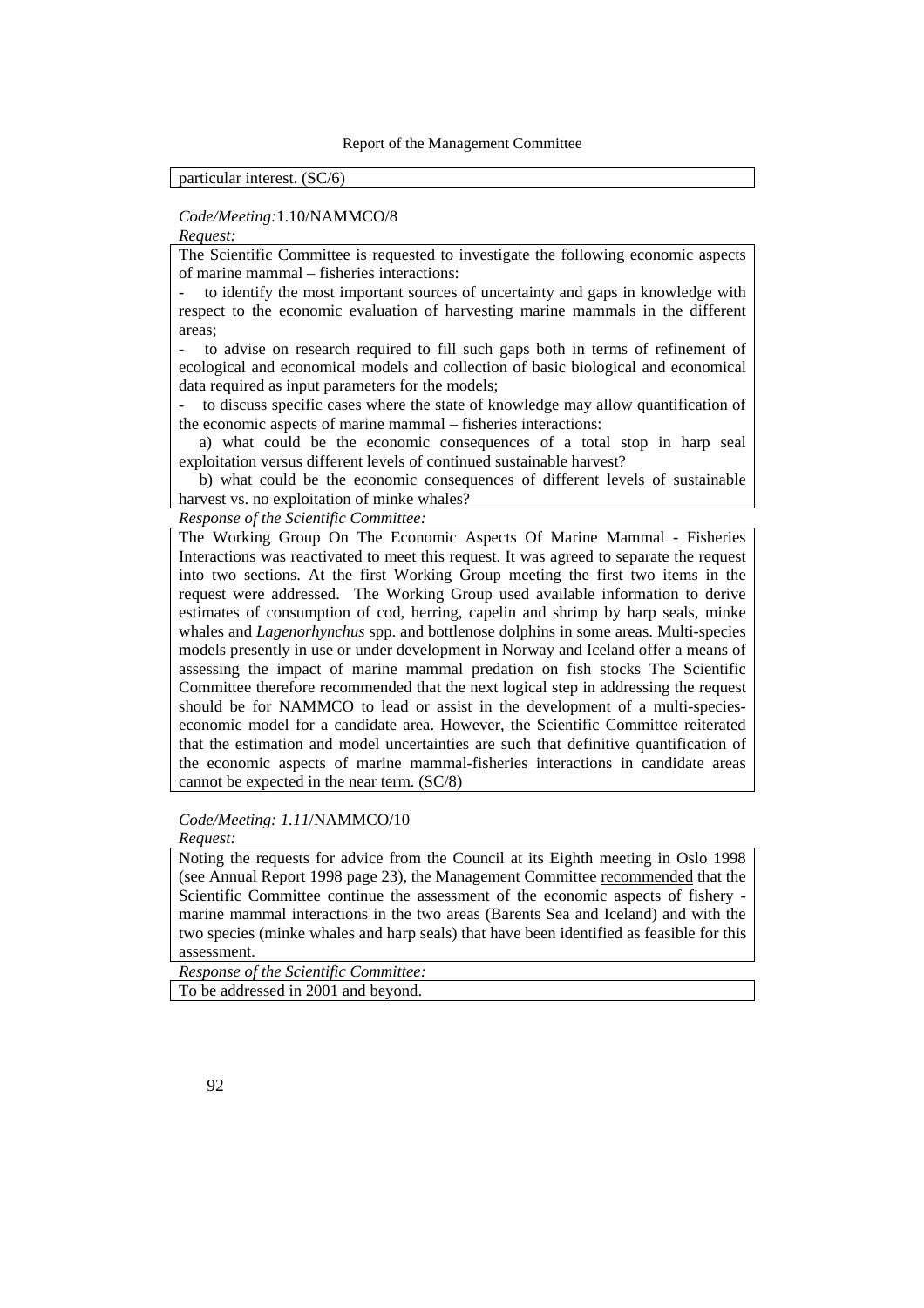# **2. ENVIRONMENTAL ISSUES**

### *Code/Meeting:* 2.1/NAMMCO/1

*Request:* 

To describe the possible pathways of radioactive material from blowouts and leakage in existing nuclear power plants, leakage from dumped material and possible accidents in planned recycling plants in the northern part of Scotland into the food web of the North Atlantic and hence into the top predators like marine mammals.

*Response of the Scientific Committee:* 

No response.

#### *Code/Meeting:*2.2/NAMMCO/1

*Request:* 

To review the contaminant burdens (especially organochlorines) in marine mammals in the North Atlantic and evaluate the possible sources of these contaminants.

*Response of the Scientific Committee:* 

No response from the Scientific Committee. In 1995, NAMMCO hosted the International Conference on Marine Mammals and the Marine Environment. The Conference covered the following themes: Marine mammals and the marine environment-impacts and management approaches; Contaminants in marine mammals – sources, levels and effects; Coastal communities and marine pollution – social, economic and health considerations; Addressing the questions – problems and future needs. The proceedings were published as a special issue of *The Science of the Total Environment* (186, 1,2).

### **3. MANAGEMENT PROCEDURES**

*Code/Meeting:*3.1/NAMMCO

*Request:* 

To review the basis for, and develop assessments necessary to provide the scientific foundation for conservation and management of the stocks relevant for management under NAMMCO.

*Response of the Scientific Committee:* 

A Working Group on Management Procedures was established to consider this matter. (SC/2). The Scientific Committee noted that there were many different management needs requiring different management procedures. It was agreed that there was need for more guidance on management objectives before any concrete work can be started on developing appropriate management procedures, and in turn this was likely to be case- (species and/or area) specific. Related to this it was also noted that NAMMCO may prefer to assume an advisory and evaluative role in developing its management.  $(SC/2)$ 

*Code/Meeting:*3.2/NAMMCO/4

*Request:* 

Further development of RMP-like procedures.

*Response of the Scientific Committee:*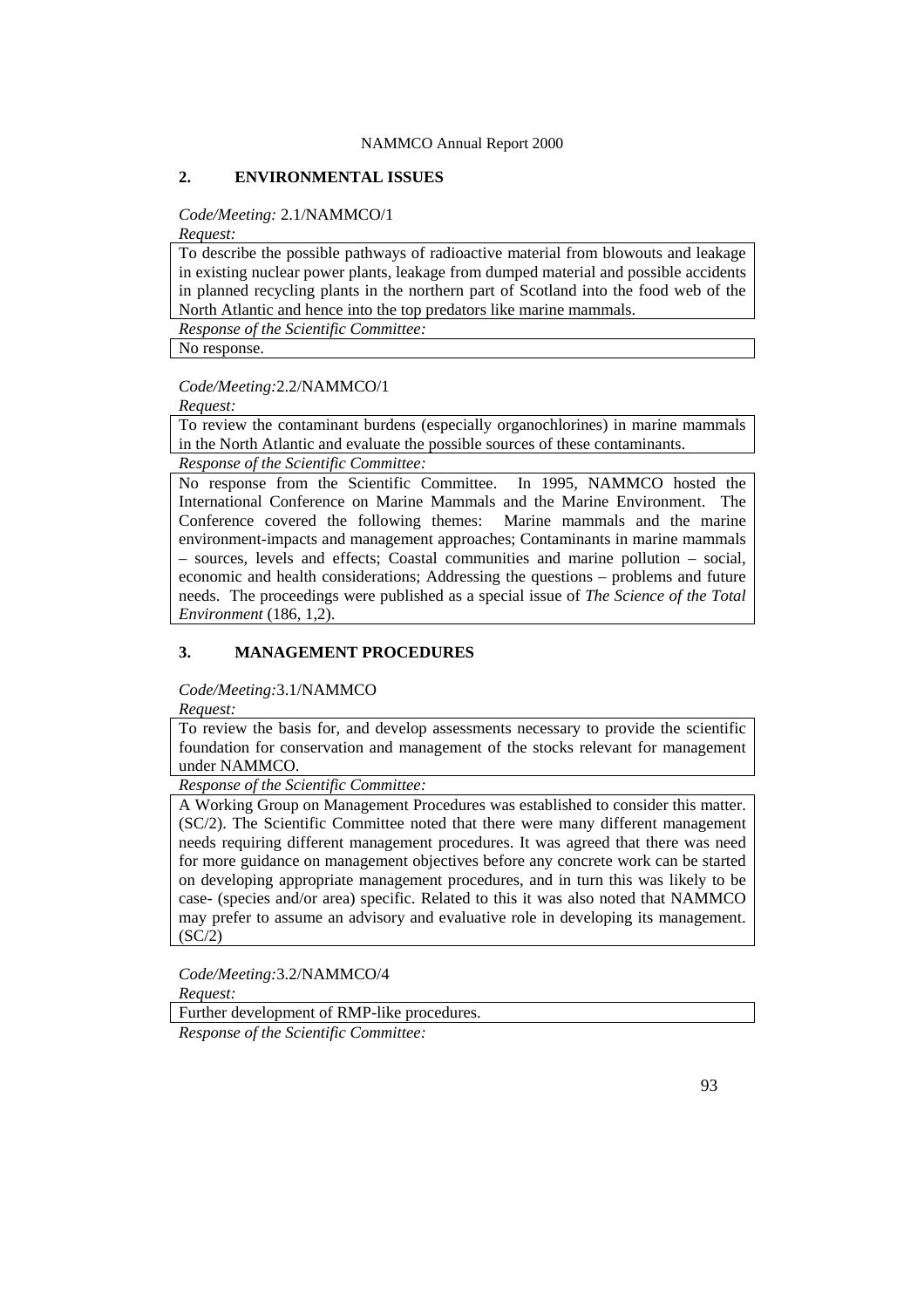The Scientific Committee decided to develop management procedures on a case-bycase basis: "a more pragmatic approach on an area and species/case-specific basis would be desirable for the development of specific management procedures. It was therefore decided to suggest that requests for advice from the Council be accompanied by specific objectives defined for the case in question". (SC/3)

### **4. STOCKS/SPECIES**

### **Monitoring marine mammal stock levels and trends in stocks /North Atlantic Sightings Surveys (NASS):**

*Code/Meeting:*4.1/NAMMCO/3

*Request:* 

To plan joint cetacean sighting surveys in the North Atlantic by co-ordinating national research programmes.

*Response of the Scientific Committee:* 

The Scientific Committee agreed to establish a Working Group to plan the sighting survey for the summer of 1995. (SC/2)

The Scientific Committee was pleased to note the good progress that had been made in planning this important joint research, in which the Faroes (1 vessel), Iceland (3 vessels and 1 aircraft) and Norway (11 vessels) had decided to participate. It was noted that Greenland had decided not to conduct surveys as part of these joint efforts.  $(SC/3)$ 

The Scientific Committee agreed to recommend that a special fund of NOK 800,000 be established from the NAMMCO budget for use in financing various aspects of NASS-95, where required. (SC/3)

*Code/Meeting:*4.2/NAMMCO/5

*Request:* 

The 1995 North Atlantic Sightings Survey (NASS-95) would provide updated abundance estimates for a number of whale species in the North Atlantic, and the Scientific Committee was requested to review results in the light of recent assessments of North Atlantic whale stocks.

*Response of the Scientific Committee:* 

The Scientific Committee agreed to establish a Working Group on Abundance Estimates. The task of the Working Group on Abundance Estimates would be to review analyses and where relevant also analyse data from NASS-95 to ensure its compatibility, both between NASS-95 survey areas, as well as with data from other sightings surveys, in order to provide a basis for calculating abundance estimates for the relevant cetacean stocks in the North Atlantic. (SC/4)

*Code/Meeting:*4.3/NAMMCO/6

*Request:* 

The Management Committee noted the successful completion of the North Atlantic Sightings Survey in 1995, and commended the process initiated by the Scientific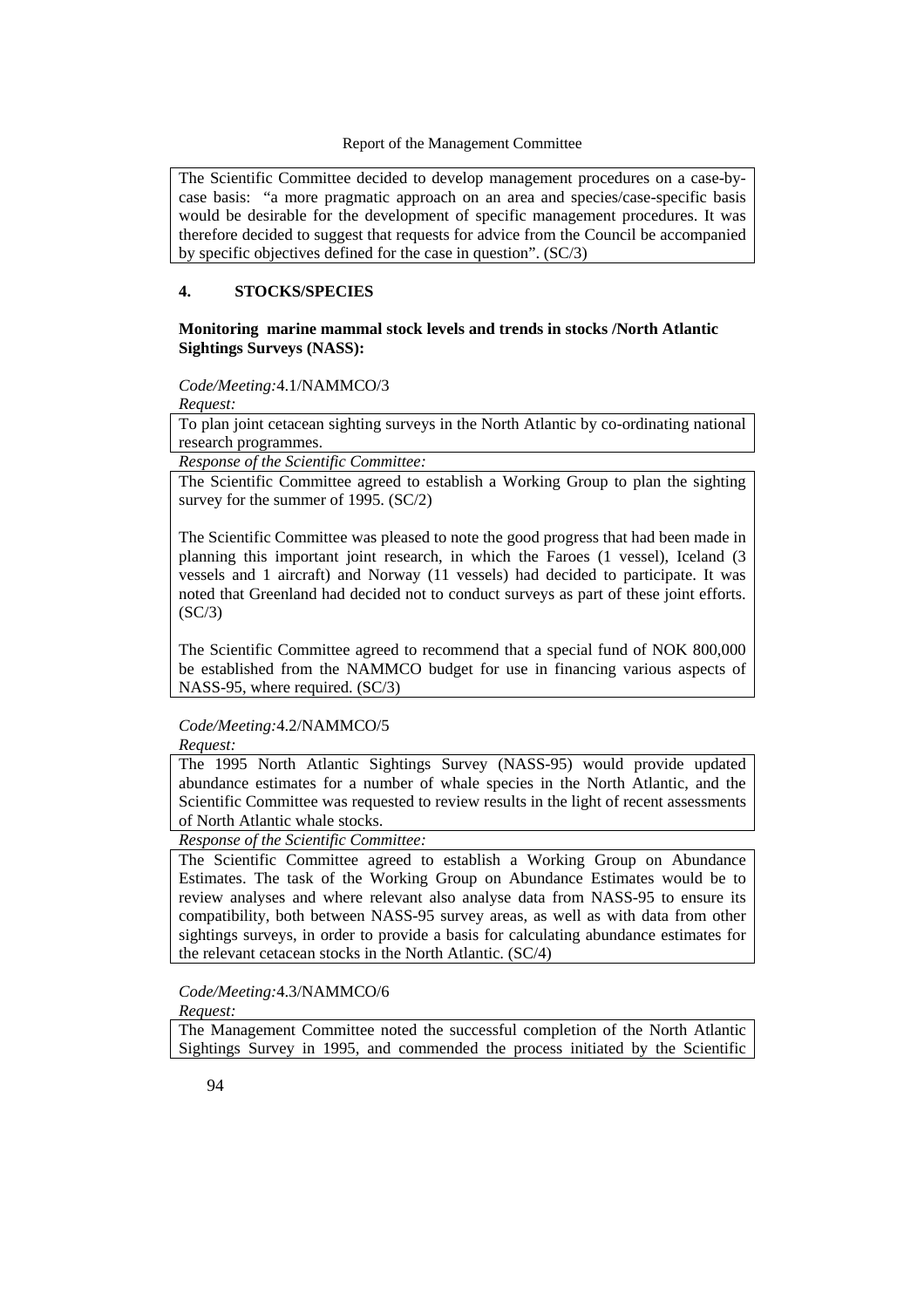Committee to conclude the analysis of NASS-95 data. It was expected that the results on abundance will be dealt with by the newly established Scientific Committee Working Group on Abundance Estimates and will be presented at the next annual meeting. It was noted that the Working Group would at least to some extent address last year's request from the Council regarding monitoring of stock levels and trends in stocks. However, it was also noted that one outstanding matter from last year is the request to the Scientific Committee to review results of NASS-95 in the light of recent assessments of North Atlantic whale stocks.

The Council agreed to the suggestion from the Management Committee that this be drawn to the attention of the Scientific Committee to secure a follow-up to last year's request.

*Response of the Scientific Committee:* 

To address this request, a Working Group on Abundance Estimates had been established with the task of reviewing the analyses, and where relevant, also to analyse data from NASS-95 to provide a basis for calculating abundance estimates for the relevant cetacean stocks in the North Atlantic. The Working Group had focused on describing synoptic distributions of the cetacean species encountered during NASS-95, and abundance estimates for minke, fin, sei and pilot whales, which were the target species of the survey. The Scientific Committee concluded that the updated abundance estimates for the target species as reviewed by the Working Group on Abundance Estimates represented the best available estimates for the stocks concerned, and used them as a basis to provide advice to Council. The Scientific Committee also recommended that the results of NASS-95 be compiled to a future volume of *NAMMCO Scientific Publications*. (SC/5)

### *Code/Meeting:* 4.4/NAMMCO/7

*Request:* 

The Scientific Committee was requested to continue its work to monitor stock levels and trends in all stocks of marine mammals in the North Atlantic in accordance with previous recommendations (see *NAMMCO Annual Report 1996*:131-132). In this context the Scientific Committee was encouraged to prioritise calculation of the abundance of species covered by NASS-95, in particular those species presently harvested and species considered to be important with respect to interactions with fisheries.

*Response of the Scientific Committee:* 

See 4.3.

### *Code/Meeting:*4.5/NAMMCO/9

*Request:* 

*NASS-95:*The Management Committee noted particularly that abundance estimates from NASS-95 have not been completed for some species. The Management Committee therefore recommended that the Scientific Committee complete abundance estimates for all species, as part of its efforts to monitor the abundance of all species in the North Atlantic.

*Response of the Scientific Committee:* 

The Scientific Committee noted that abundance estimates for the main target species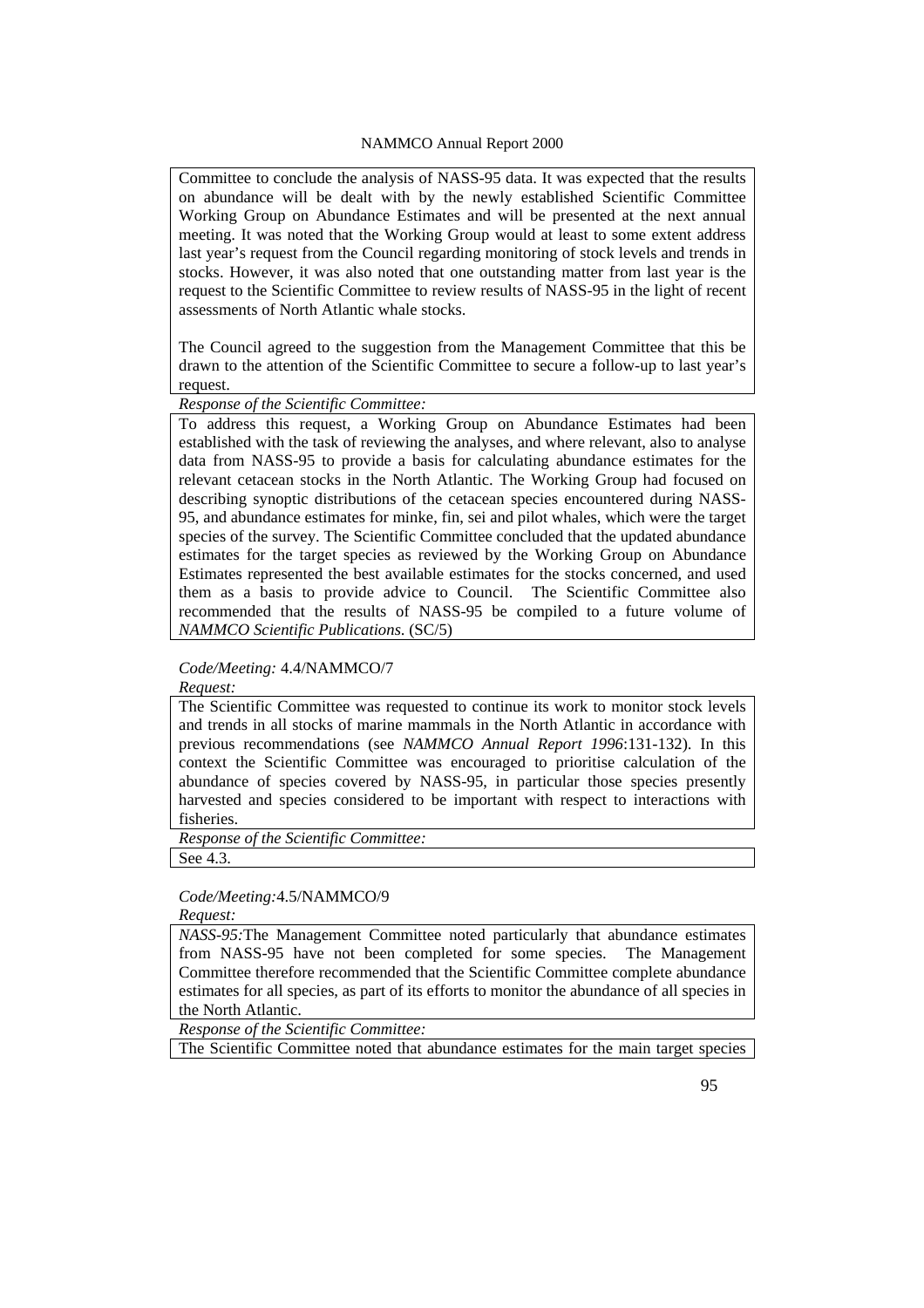of NASS-95 (minke whale, fin whale, sei whale, pilot whale) had been completed and accepted by them, however most had not yet been published in the primary scientific literature. The Scientific Committee agreed that further analyses of the abundance of non-target species from the NASS-95 survey should be conducted if they are warranted. However, as the survey was not optimised for these species, it was recognised that the design and conduct of the survey would make this possible to a varying degree, depending on both the species and area in question. In some cases, a general description of the spatial distribution of sightings may be the only analysis warranted. The Scientific Committee agreed to pursue these analyses in the coming year. (SC/8)

### *Code/Meeting:*4.6/NAMMCO/9

*Request:* 

The Management Committee recommended that the Scientific Committee continue its efforts to co-ordinate future sighting surveys and analyses of the results from such surveys in the North Atlantic. Priority species should be minke whales and fin whales, and the Management Committee recommended that that the survey design be optimised for these species. The survey should also be optimised to cover those areas where abundance estimates are most urgently required.

*Response of the Scientific Committee:* 

The Working Group on Abundance Estimates met in November 2000 to plan for NASS-2001. The Scientific Committee has not yet considered its report.

#### **Central North Atlantic minke whales**:

#### *Code/Meeting:*4.7/March 1997

*Request:* 

In the light of the new survey abundance results the Scientific Committee is requested to undertake an assessment of the status of the Central North Atlantic minke whale stock, including to evaluate the long-term effects of past and present removal levels on the stock.

*Response of the Scientific Committee:* 

The Scientific Committee agreed to assign the task of assessing the status of the stock to the Working Group on Management Procedures. The Council had requested the Scientific Committee to provide its advice on this matter prior to the next meeting of the Council, however it was the general view of the Committee that it was unlikely that this work could be completed within this time frame. (SC/5)

The Scientific Committee used the report of the Working Group on Management Procedures as the basis for providing advice and research recommendations to Council. The Committee agreed that catches of 292 per year ( the mean of the catch between 1980-84) are sustainable for the Central stock, and that catches of 185 whales per year are sustainable for the costal (SC/6)

*Code/Meeting:*4.8/NAMMCO/8 *Request:* 

In order to ascertain the stock structure of minke whales in the North Atlantic, the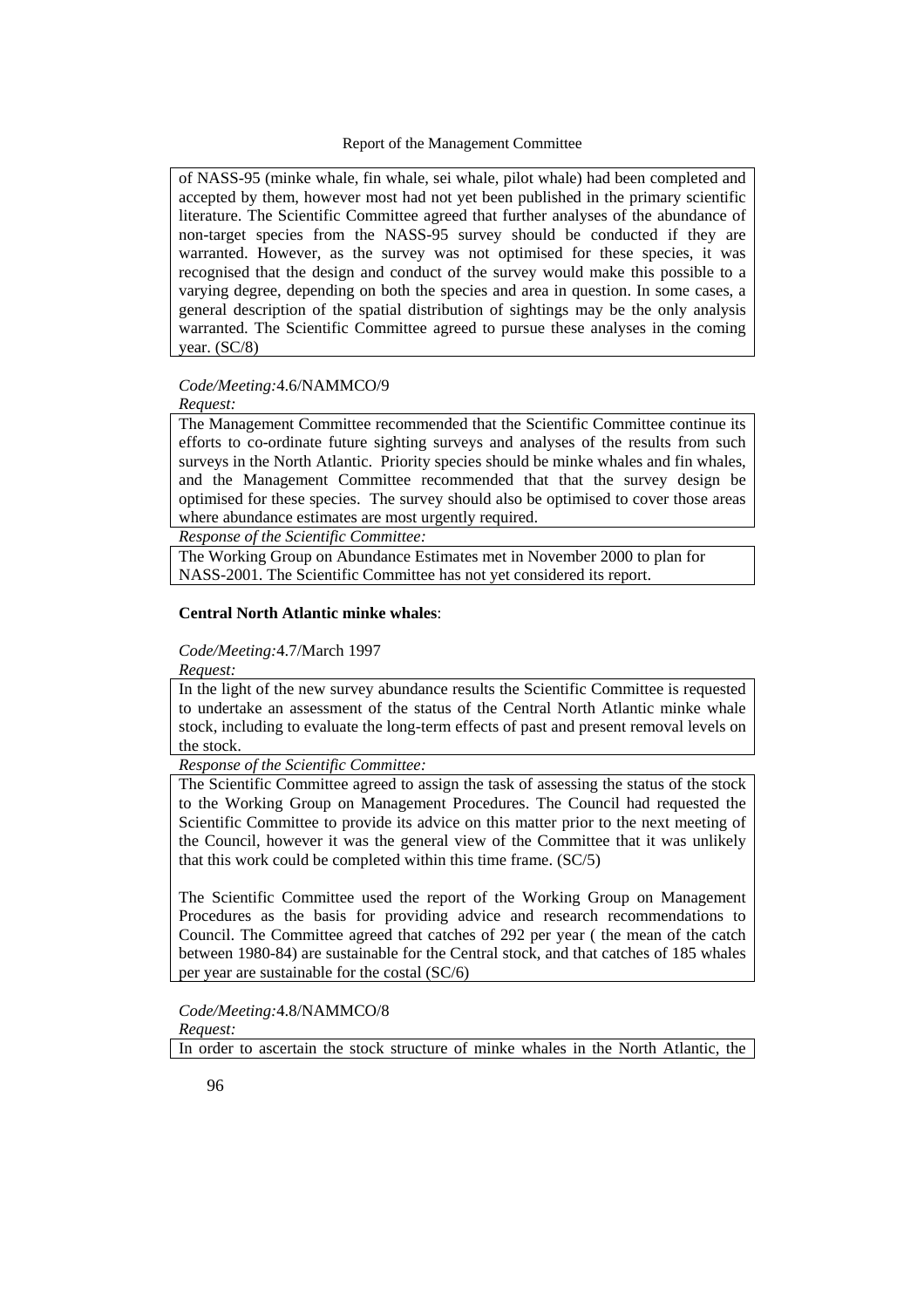Scientific Committee is requested to investigate the possibility of supplementing present sampling with existing older material from NAMMCO countries and other countries in joint genetic analyses. If possible, such analyses should be undertaken. *Response of the Scientific Committee:* 

It was noted that such exchanges of samples are ongoing between Norway and Greenland. Samples collected in the past from Iceland and Norway have already been analysed concurrently, and there are no recent samples from Iceland. The Scientific Committee concluded that available samples are being utilised effectively. (SC/7)

### **Northern bottlenose whales**:

*Code/Meeting:*4.9/NAMMCO/2

*Request:* 

To undertake an assessment of the status of the northern bottlenose whale (*Hyperoodon ampullatus*) stock in the North Atlantic.

*Response of the Scientific Committee:* 

A Working Group on Northern Bottlenose and Killer Whales established, and provided a preliminary assessment which was used as the basis of advice and recommendations for further research given by the Scientific Committee. (SC/2)

### *Code/Meeting:*4.10/NAMMCO/4

*Request:* 

To undertake the necessary modelling of the species as suggested under ... items 9.2. and 10.2.2 of ...[the Report of the Third Meeting of the Scientific Committee, 1993].  $(SC/3)$ 

*Response of the Scientific Committee:* 

A joint session was held of the Working Group on Northern Bottlenose Whales and the Working Group on Management Procedures in order to consider the request from the Council to undertake the necessary modelling of the population using catch series and abundance estimates. Their report was used as the basis for advice and research recommendations conveyed by the Scientific Committee. (SC/3)

### **Killer whales**:

### *Code/Meeting:*4.11/NAMMCO/2

*Request:* 

To advise on stock identity for management purposes; to assess abundance in each stock area; to assess effects of recent environmental changes, changes in the food supply and interactions with other marine living resources in each stock area. *Response of the Scientific Committee:* 

A Working Group on Northern Bottlenose and Killer Whales established by the

Scientific Committee, and provided a preliminary assessment. This provided the basis for advice and research recommendations given by the Scientific Committee. (SC/2) The Chairman noted that it had not yet been possible to complete a full assessment of the killer whale as requested by the Council. Few new data were available, other than recent sightings data from NASS-95 which had not been analysed. (SC/5)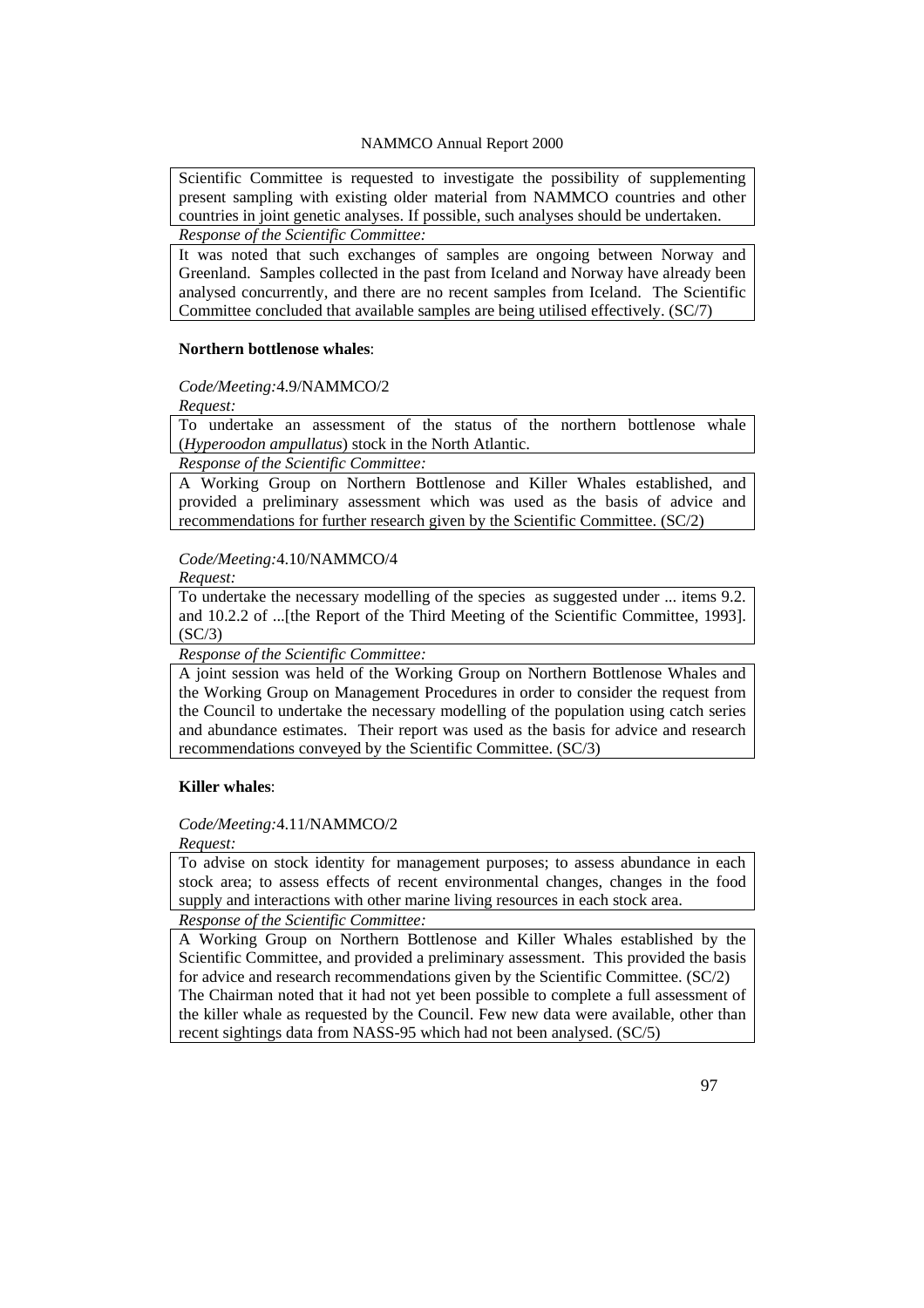#### **Long-finned pilot whales**:

*Code/Meeting:*4.12/NAMMCO/1

*Request:* 

To provide an assessment of the state of the pilot whale stock in the north eastern Atlantic, based on the information sampled from the Faroese drive fishery and the NASS sighting surveys.

*Response of the Scientific Committee:* 

The Scientific Committee decided to base its advice on the report of the ICES Study Group on Long-Finned Pilot whales. They concluded that an evaluation of status could not be provided without further work.(SC/2)

### *Code/Meeting:* 4.13/NAMMCO/2

*Request:* 

To analyse the effects of the pilot whale drive hunt in the Faroe Islands on North Atlantic pilot whales (*Globicephala melas*), especially whether the numbers taken are consistent with sustainable utilisation.

*Response of the Scientific Committee:* 

This matter was addressed by the Scientific Committee, based on the findings of the ICES Study Group and the review of the results of NASS-95. The Scientific Committee agreed to endorse the list of future research requirements listed by the ICES Study Group in its report, and provided advice on the sustainability of the Faroese catch. (SC/5)

### **Narwhal and beluga:**

*Code/Meeting:* 4.14/NAMMCO/7

*Request:* 

The Scientific Committee was requested to examine the population status of narwhal and beluga (white whales) throughout the North Atlantic.

*Response of the Scientific Committee:* 

The Scientific Committee established a Working Group on the Population Status of Narwhal and Beluga in the North Atlantic, which met in March 1999. The Scientific Committee used the report of the Working Group to evaluate the stock status of the various narwhal and beluga aggregations, and provided recommendations to Council. (SC/7)

### *Code/Meeting:*4.15/NAMMCO/8

*Request:* 

The Management Committee requested advice from the Scientific Committee on the level of sustainable utilisation of West Greenland beluga in different areas and under different management objectives. For narwhal, the Management Committee requested that the Scientific Committee identify the information which is lacking in order to answer the same question proposed with respect to beluga.

*Response of the Scientific Committee:* 

The Scientific Committee reactivated the Working Group on the Population Status of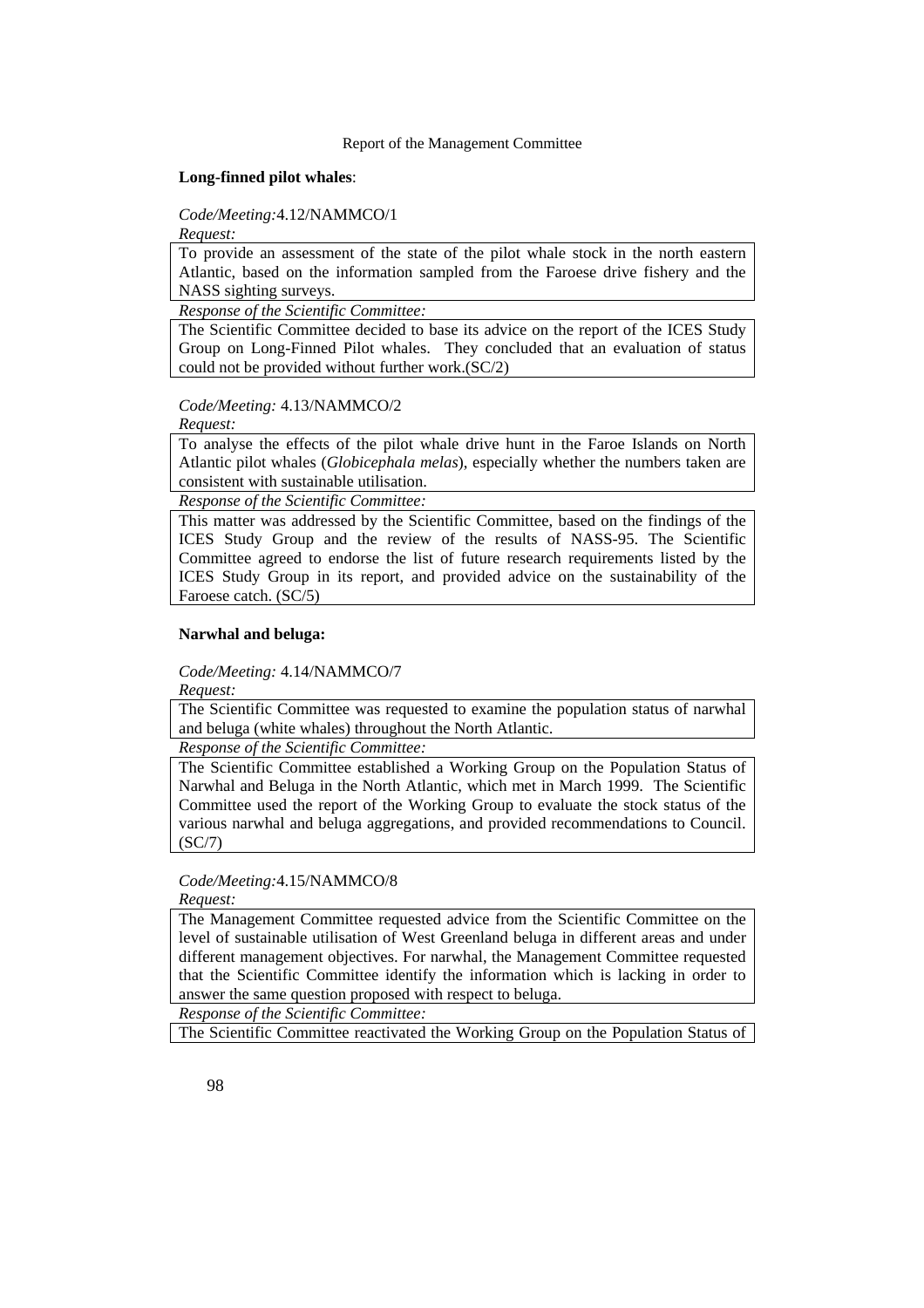Narwhal and Beluga and used its report as the basis of its recommendations to the Council. The Scientific Committee concluded that the stock is substantially depleted and that present harvests are several times the sustainable yield, and, if continued, will likely lead to stock extinction within 20 years. The Committee assessed a range of harvest options with the overall objective of arresting the decline of West Greenland Beluga, and provided prioritised research recommendations. (SC/8)

 The Scientific Committee noted that developing recommendations on the sustainable harvest of narwhal in Greenland will require significant additional research and cannot be done at present. To this end, the Scientific Committee provided research recommendations to answer questions about catch statistics, stock identity and abundance. (SC/8).

### *Code/Meeting:* 4.16/NAMMCO/10

*Request:* 

The Management Committee recommended that the Scientific Committee continue its assessment of West Greenland beluga with reference to the short-term research goals identified. It is anticipated that a joint meeting of the Scientific Working Group of the JCNB and the NAMMCO Scientific Working Group on the Population Status of Narwhal and Beluga in the North Atlantic can be held in spring 2001.

*Response of the Scientific Committee:* 

To be addressed in 2001.

#### *Code/Meeting:* 4.17/NAMMCO/10

#### *Request:*

The Management Committee recommended that the Scientific Committee complete an assessment of narwhal in West Greenland when the necessary data are available. Specifically, the Scientific Committee is requested to evaluate the extent of movements of narwhal between Canada and Greenland.

*Response of the Scientific Committee:* 

Assessment will be carried out when the required information becomes available. The specific question on narwhal movements will be addressed in 2001.

#### **Harbour porpoises**:

### *Code/Meeting:* 4.18/NAMMCO/7

### *Request:*

The Council noted that the harbour porpoise is common to all NAMMCO member countries, and that the extent of current research activities and expertise in member countries and elsewhere across the North Atlantic would provide an excellent basis for undertaking a comprehensive assessment of the species throughout its range. The Council therefore requested the Scientific Committee to perform such an assessment, which might include distribution and abundance, stock identity, biological parameters, ecological interaction, pollutants, removals and sustainability of removals.

*Response of the Scientific Committee:* 

The Scientific Committee decided that the matter could best be dealt with by convening an international workshop/symposium on harbour porpoises, which would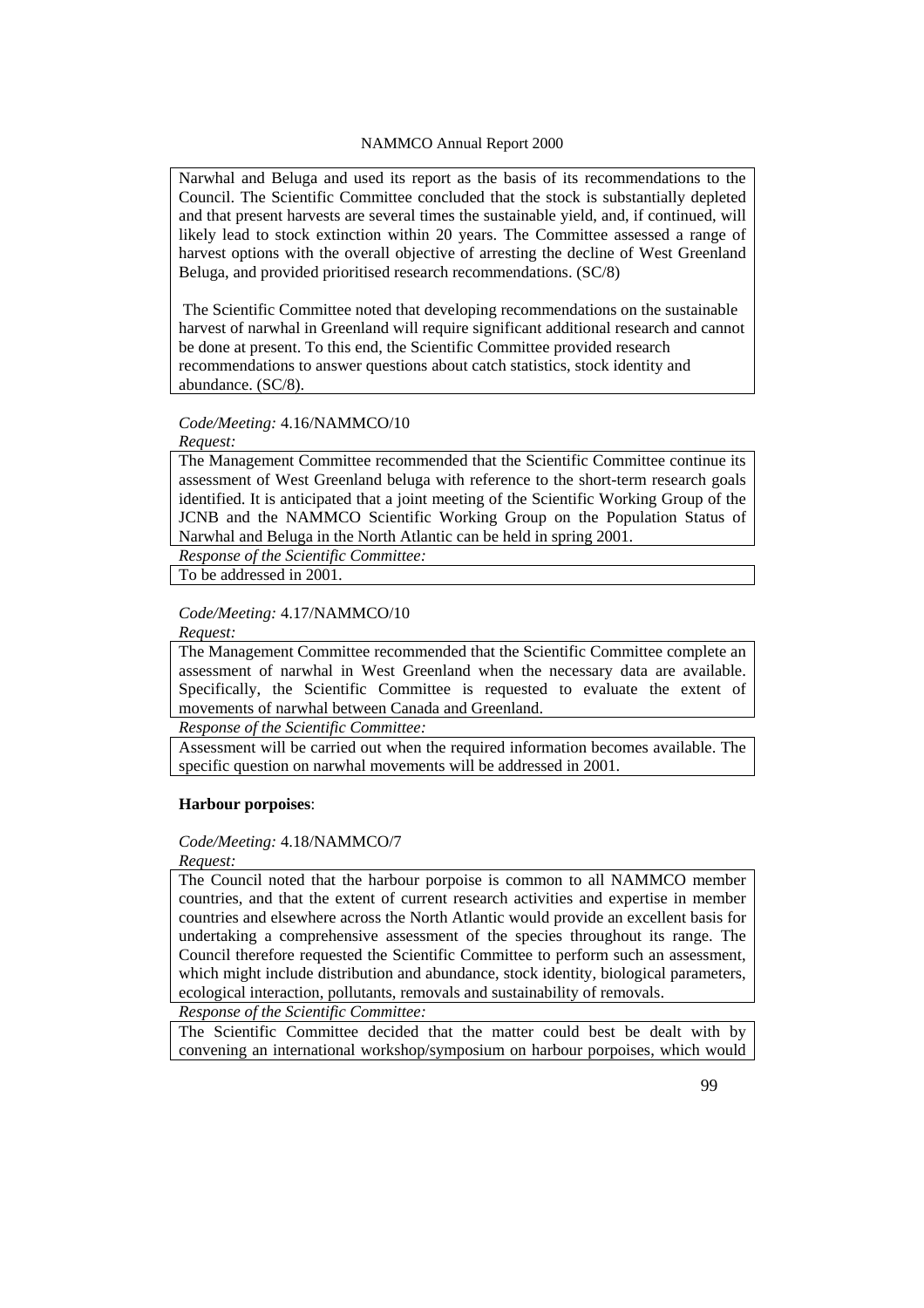involve experts working on this species throughout its North Atlantic range. The agenda would include the following themes: distribution, abundance and stock identity; biological parameters; ecological interactions; pollutants; removals and sustainability of removals. (SC/6)

The Scientific Committee utilised the report of the Symposium to develop its own assessment advice to the Council. Recent abundance estimates are available for only a few places in the North Atlantic. Directed harvesting occurs in some areas, but most removals are through by-catch. In some areas, present removals are not sustainable. The Scientific Committee developed research recommendations to address some of the information needs for management of this species. (SC/8)

#### **Atlantic walrus**:

*Code/Meeting:* 4.19/NAMMCO/2

*Request:* 

To advise on stock identity for management purposes; to assess abundance in each stock area; to assess long-term effects on stocks by present removals in each stock area; to assess effects of recent environmental changes (i.e. disturbance, pollution) and changes in the food supply.

*Response of the Scientific Committee:* 

The assessment was postponed pending report of Walrus International Technical and Scientific Committee (WITS). (SC/2) It was decided in late 1994 to request Erik Born of the Greenland Fisheries Research Institute in Copenhagen to co-ordinate the compilation of a status report on the Atlantic walrus in time for the present Scientific Committee meeting. The result of this collaboration was the report, E.W. Born, I. Gjertz and R.R. Reeves, "Population assessment of Atlantic walrus (*Odobenus rosmarus rosmarus*)" This report was used by the Scientific Committee as the basis of its management and research recommendations to Council. (SC/3)

#### **Harp and hooded seals**:

*Code/Meeting:* 4.20/NAMMCO/2

*Request:* 

To assess the stock size, distribution and pup production of harp seals in the Barents Sea and White Sea, and of harp and hooded seals in the Greenland Sea and the Northwest Atlantic;

To assess sustainable yields at present stock sizes and in the long term under varying options of age composition in the catch;

To provide advice on catch options in the White Sea/Barents Sea/Greenland Sea and NAFO areas;

To assess effects of recent environmental changes or changes in the food supply and possible interaction with other living marine resources in the areas.

*Response of the Scientific Committee:* 

- These requests forwarded to Joint ICES/NAFO Working Group on Harp and Hooded Seals. A partial assessment was completed, but more work was required. (SC/2) - The Scientific Committee considered the report of the Joint ICES/NAFO Working Group on Harp and Hooded Seals which had met in Dartmouth, Canada, 5-9 June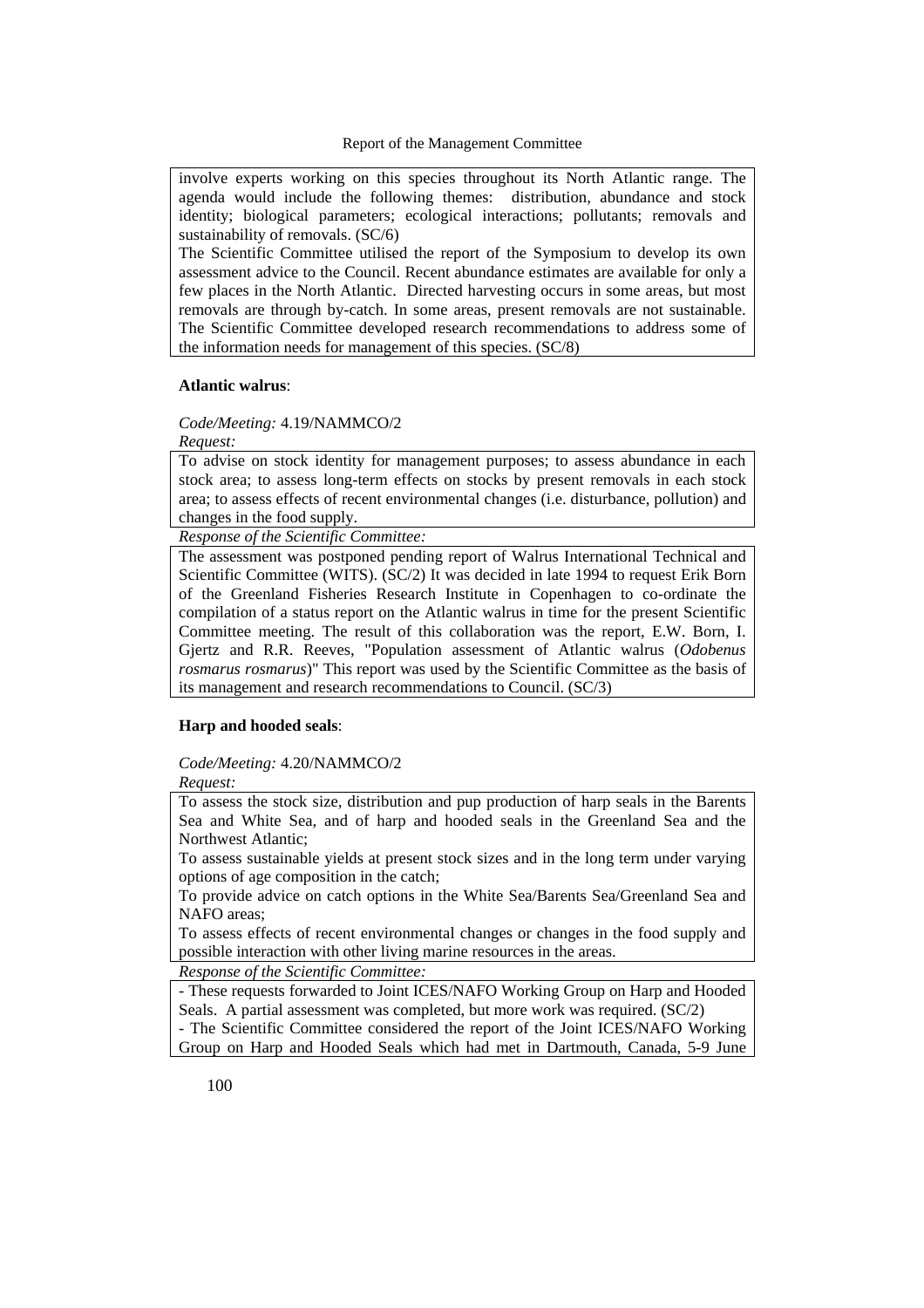1995. The Scientific Committee endorsed the recommendations in the report and identified further research needs. However the required assessments had not yet been completed. (SC/4).

- The Scientific Committee considered the report of the Joint ICES/NAFO Working Group on Harp and Hooded Seals which had met in Copenhagen in 1997. The Scientific Committee used this report as the basis for its advice to Council, while noting that catch options had not been completed for Greenland Sea harp and hooded seals, and White Sea and Barents Sea harp seals. (SC/6)

- The Joint ICES/NAFO Working Group on Harp and Hooded Seals met in 1998 to complete the assessments for Greenland Sea harp and hooded seals, and White Sea and Barents Sea harp seals. The Scientific Committee used their report as the basis of its advice to Council, and noted that the required assessments had now been completed. Assessment of the effects of recent environmental changes or changes in the food supply and possible interaction with other living marine resources in the areas is ongoing. (SC/7)

### *Code/Meeting:* 4.21/NAMMCO/8

*Request:* 

The Scientific Committee is requested to co-ordinate joint feeding studies of harp and hooded seals in the Nordic Seas (Iceland, Greenland and Norwegian Seas) and off West Greenland.

### *Response of the Scientific Committee:*

The Scientific Committee noted that preparations to co-ordinate such studies between member countries were already under way, outside of the NAMMCO Scientific Committee. The Scientific Committee therefore emphasised its support for such joint studies and urged member countries to participate. (SC/7)

### **Ringed seals**:

### *Code/Meeting:* 4.22/NAMMCO/5

*Request:* 

To advise on stock identity of ringed seals (*Phoca hispida*) for management purposes and to assess abundance in each stock area, long-term effects on stocks by present removals in each stock area, effects of recent environmental changes (i.e. disturbance, pollution) and changes in the food supply, and interactions with other marine living resources.

*Response of the Scientific Committee:* 

The Scientific Committee established a Working Group on Ringed Seals. The Scientific Committee considered the report of the Working Group and provided advice to Council. They also provided recommendations for future research. (SC/5) Papers considered by the Working Group as well as other papers were published in the first volume of NAMMCO Scientific Publications, *Ringed Seals in the North Atlantic.*

*Code/Meeting:* 4.23/NAMMCO/7 *Request:* 

The Scientific Committee was requested to advise on what scientific studies need to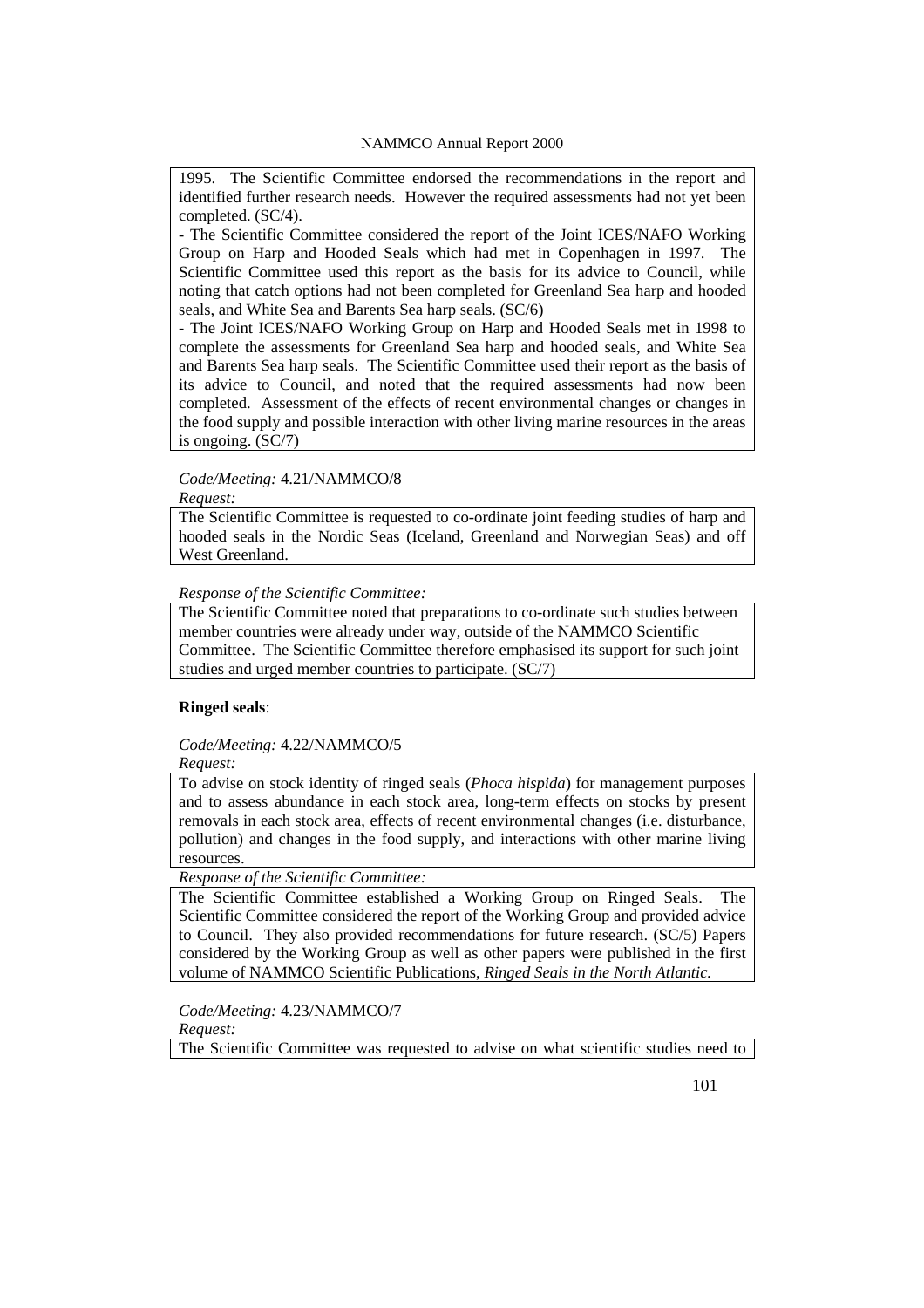be completed to evaluate the effects of changed levels of removals of ringed seals in West and East Greenland.

*Response of the Scientific Committee:* 

It was noted that the exploitation level of ringed seals in Greenland has shown considerable variability over decades in this century. The Scientific Committee chose to focus on scenarios where exploitation is raised by more than twice the level reported in recent years. The Scientific Committee then identified the main gaps in knowledge, and recommended research required to address them. (SC/6)

### **Grey seals**:

### *Code/Meeting:* 4.24/NAMMCO/5

*Request:* 

To review and assess abundance and stock levels of grey seals (*Halichoerus grypus*) in the North Atlantic, with an emphasis on their role in the marine ecosystem in general, and their significance as a source of nematodal infestations in fish in particular.

*Response of the Scientific Committee:* 

The Scientific Committee established a Working Group on Grey Seals. The Scientific Committee considered the report of the Working Group and provided advice to Council, including recommendations for further research. (SC/4)

**Dolphin species** *(Tursiops* and *Lagenoryhncus* spp*.):*

#### *Code/Meeting:* 4.25/NAMMCO/7

*Request:* 

The Council recommended that NAMMCO member countries study the ecological interaction between dolphin species (e.g., *Lagenorhynchus spp.*) and fisheries, with the view to future assessments of such interactions.

*Response of the Scientific Committee:* 

Not addressed.

# *Code/Meeting:* 4.26/NAMMCO/8

*Request:* 

Noting that ecological interactions between dolphin species of the *Lagenorhynchus*  genus and fisheries have caused concern in NAMMCO countries, the Scientific Committee is requested to perform an assessment of distribution, stock identity, abundance and ecological interactions of white-beaked and white-sided dolphins in the North Atlantic area.

#### *Response of the Scientific Committee:*

The Scientific Committee noted that the IWC Scientific Committee had dealt with these species in 1996. Generally, it was considered that there is insufficient information on stock structure, abundance and feeding ecology to carry out a meaningful assessment of these species at this time. Some new information on abundance may become available from the NASS-95 survey, but these data have not yet been analysed. The Scientific Committee agreed to begin compiling available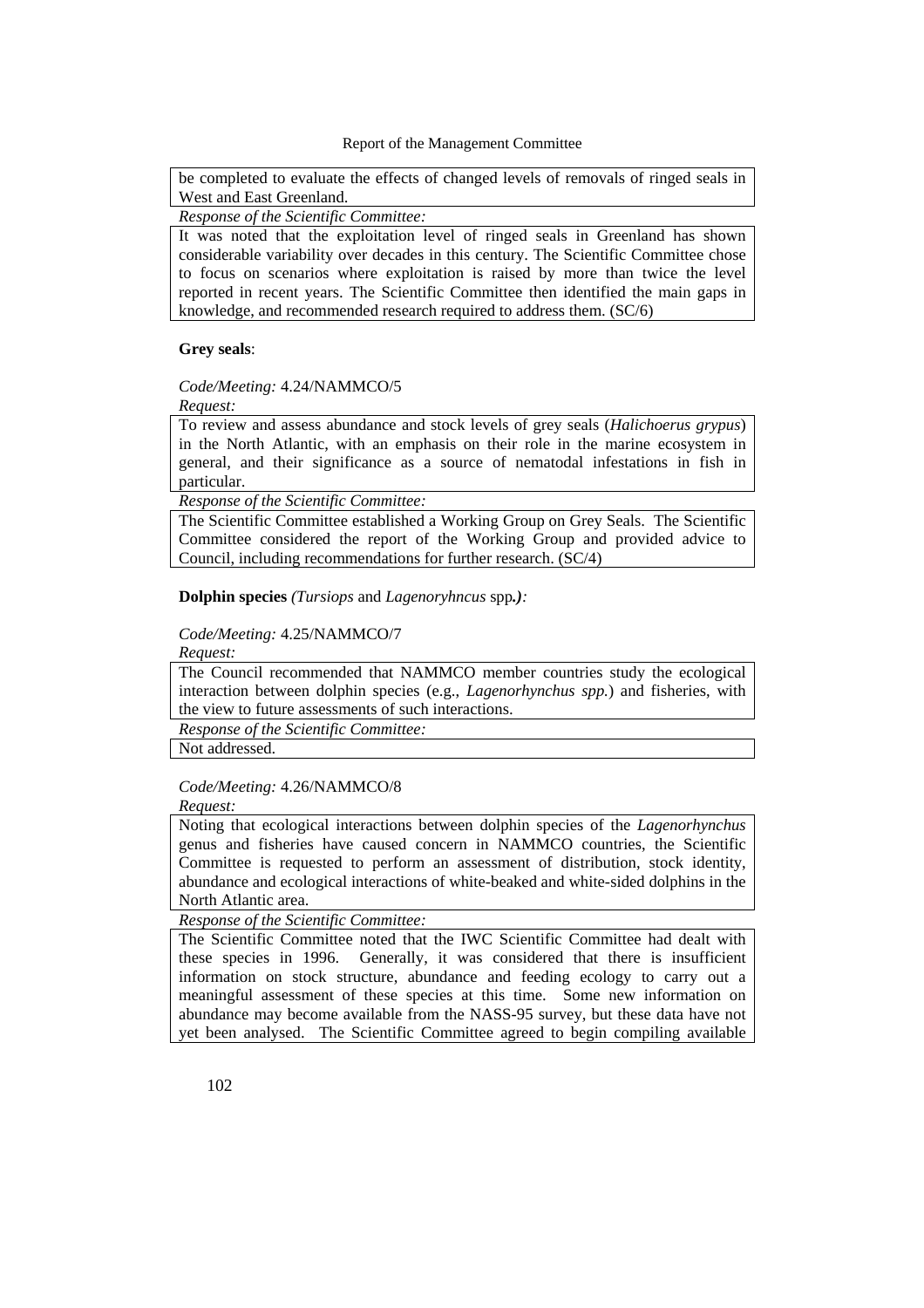information on these species in member countries, with the objective of identifying knowledge gaps and creating a basis for assessment in the longer term. (SC/7)

### *Code/Meeting:* 4.27/NAMMCO/9

# *Request:*

At its Eighth Meeting in 1998, the Council agreed to the recommendation of the Management Committee to request the Scientific Committee to perform an assessment of distribution, stock identity, abundance and ecological interactions of white-beaked and white-sided dolphins in the North Atlantic area. The Management Committee noted the conclusion of the Scientific Committee that there is insufficient information on stock structure, abundance and feeding ecology to carry out a meaningful assessment of these species at this time. The Management Committee further noted that, in addition to the focus of the Management Committee's former request for advice on these species in relation to their ecological interactions with fisheries, these dolphin species are harvested in significant numbers in the Faroe Islands. The Management Committee therefore agreed to recommend that the Scientific Committee be requested to facilitate the requested assessment of these species, with an emphasis on the following: to analyse results from NASS 95 and other sightings surveys as a basis for establishing abundance estimates for the stocks; to co-ordinate the efforts of member countries to conduct research to fill the noted information gaps, taking advantage in particular of the sampling opportunities provided by the Faroese catch, as well as dedicated samples in other areas.

*Response of the Scientific Committee:* 

The Scientific Committee noted that the NASS surveys were optimised for species other than dolphins, and that in some cases, it was not possible to identify dolphins to species. In these cases, mapping of sightings may be the only analysis warranted. Further analyses may be feasible from the Faroese and Icelandic survey areas, and the Scientific Committee made preparations to begin these analyses.

These species are harvested sporadically in drive hunts in the Faroe Islands, and there is some by-catch in Iceland. They are rarely taken in Norway or Greenland. Scientific papers on feeding ecology and life history in Icelandic waters are expected to be published soon. The Scientific Committee recommended that a sampling program be initiated in the Faroe Islands for white-sided, white-beaked and bottlenose dolphins, primarily to collect information on feeding ecology, life history and stock delineation. They also recommended that sampling should continue in Iceland and Norway on an opportunistic basis.

# *Code/Meeting:* 4.28/NAMMCO/9

### *Request:*

The Management Committee noted that bottlenosed dolphins, like white-sided and white-beaked dolphins, are also harvested in the coastal drive fishery in the Faroe Islands. The Management Committee agreed to recommend that, in connection with the updated request for advice from the Scientific Committee on white-sided and white-beaked dolphins, that bottlenosed dolphins also be included in this assessment

*Response of the Scientific Committee:* 

See 4.25.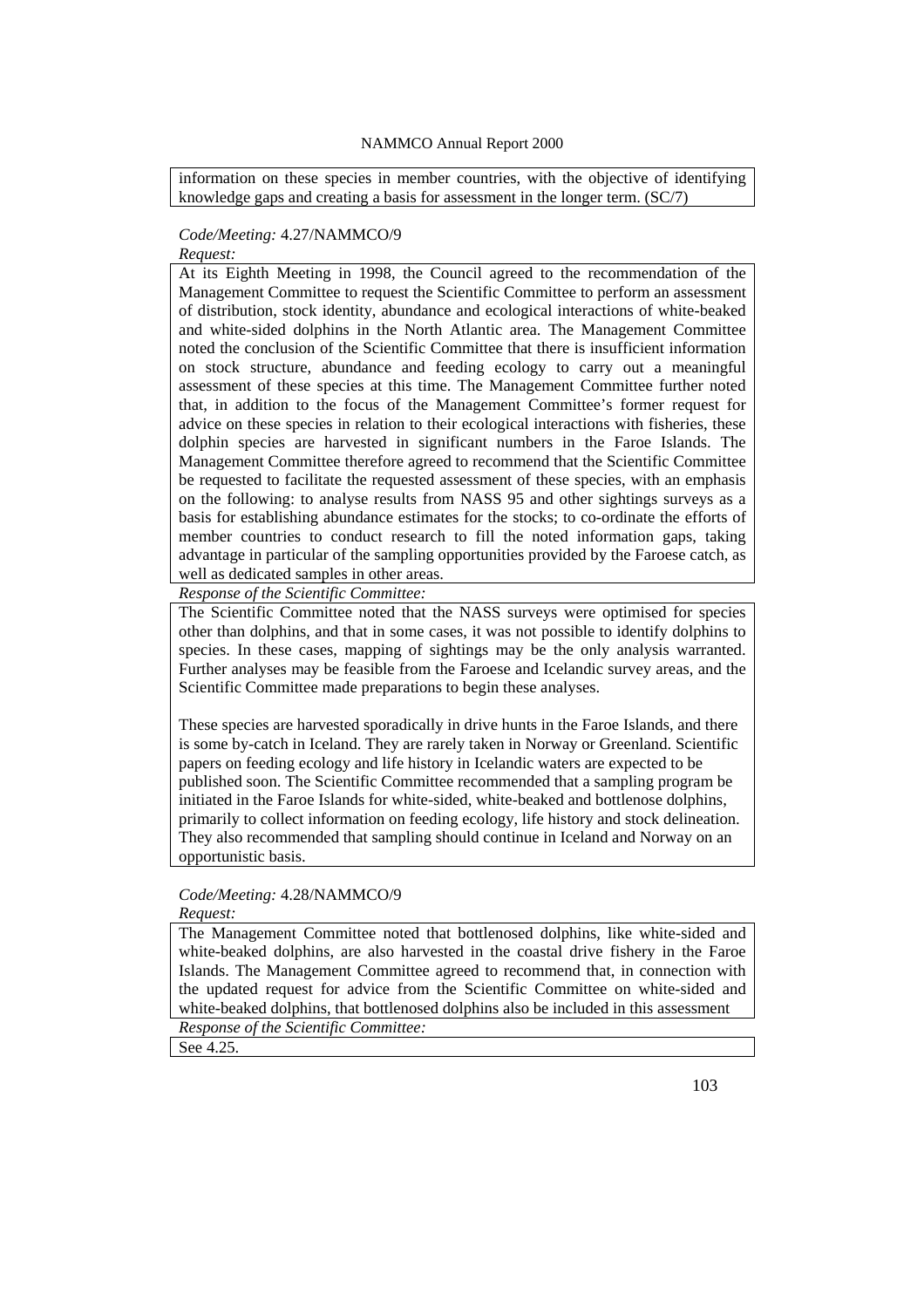### *Code/Meeting:* 4.29/NAMMCO/10

*Request:* 

The Management Committee noted that the requested assessments for these species could not at present be completed because of a lack of information on stock identity, distribution, abundance and biology. The Management Committee therefore recommended that the Scientific Committee monitors developments in this area and continues its assessments, as new data become available.

*Response of the Scientific Committee:* 

To be completed as new information becomes available.

#### **Fin whale:**

### *Code/Meeting:* 4.30/NAMMCO/8

#### *Request:*

The Scientific Committee is requested to undertake an assessment of the status of fin whales in the North Atlantic based on all available data. (This request was later elaborated as follows: "Acknowledging the large amount of work involved in such a comprehensive assessment of all possible fin whale stocks in the North Atlantic, the Council requests the Scientific Committee, when conducting such comprehensive assessment, particularly to:

- assess the stock structure of fin whales in the whole North Atlantic.

- assess the long-term effects of annual removal of 50, 100 and 200 fin whales in the stock area traditionally assumed to have a main concentration off East Greenland and Iceland (EGI stock area),

- identify MSY exploitation levels for that stock area.")

*Response of the Scientific Committee:* 

The Scientific Committee established a Working Group on Fin Whales to deal with this request. The Working Group met in April 1999. Their report dealt with the stock structure of fin whales throughout the North Atlantic, and with assessment of the EGI stock. The Scientific Committee used the report of the Working Group to formulate advice and research recommendations to NAMMCO Council. Detailed assessment of other fin whale stocks was not carried out, but will be if further requests from Council are forthcoming.

#### *Code/Meeting:* 4.31/NAMMCO/9

*Request:* 

The Management Committee noted that the Scientific Committee has completed its assessment of the stock structure of fin whales in North Atlantic, and that more research on stock structure is required before firm conclusions can be drawn. The Management Committee therefore recommended that member countries initiate the research required to elucidate the stock structure of fin whales.

The Management Committee recommended that the Scientific Committee continue its assessment of fin whale stocks in the North Atlantic, focussing in the near term on the status of fin whales in Faroese territorial waters. The Scientific Committee should focus particularly on the following issues:

- Assess the long-term effects of annual removals of 5, 10 and 20 fin whales in Faroese waters;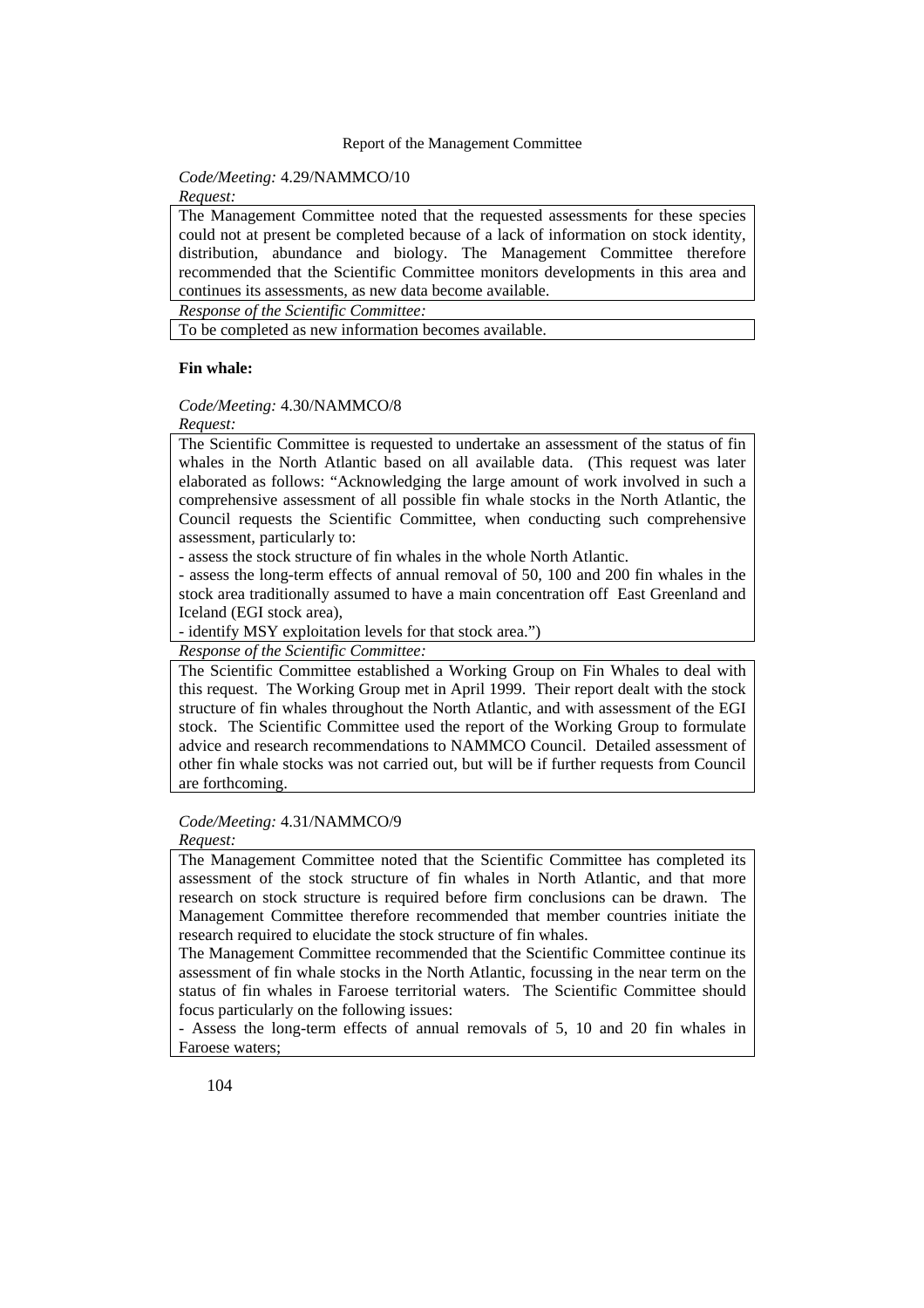- Information gaps that may need to be filled in order to complete a full assessment in this area.

*Response of the Scientific Committee:* 

The Scientific Committee reactivated the Working Group on North Atlantic Fin Whales and used their report as the basis for their advice to the Council. The results of the assessments indicated that fin whales in the area have likely been substantially depleted by past harvests, but there was great uncertainty in the results. The Scientific Committee noted that in attempting to respond to the Council's request for advice on the long-term effect of various catch levels in the Faroese area, it had immediately become apparent that there is insufficient information on stock identity to carry out a reliable assessment of the status of fin whales in Faroese waters, and thus provide reliable advice on the effects of various catches. The Scientific Committee therefore recommended a research program primarily geared to understanding the stock relationships of fin whales around the Faroes.

### *Code/Meeting:* 4.32/NAMMCO/10

*Request:* 

The Management Committee noted that the requested assessment (4.2X) had not been fully completed and awaited in particular the provision of more information on stock delineation. The Management Committee therefore recommended that the Scientific Committee continue its assessment, as new data become available.

*Response of the Scientific Committee:* 

To be addressed as new information becomes available.

### **5. OTHER**

*Code/Meeting:* 5.1/NAMMCO/8

*Request:* 

Greenland noted the need for greater input from hunters and users in the work of the Scientific Committee. While noting the need for scientists to be able to conduct their work on their own scientific terms in the context of their Committee meetings, it was suggested that scientists and users of marine mammal resources which are the subject of examination by the Scientific Committee could, for example, meet prior to meetings of the Scientific Committee in order to exchange information relevant to the work planned by the Scientific Committee. With these ideas in mind, Greenland recommended that concrete steps should be taken to provide for a more active dialogue between scientists and resource users. This recommendation was endorsed by Council.

*Response of the Scientific Committee:* 

The Scientific Committee agreed to consider a proposal put forward by the Secretariat, to use the "Status of Marine Mammals in the North Atlantic" stock status reports as a means of incorporating the knowledge of marine mammal users. This proposal will be presented to NAMMCO Council for approval. (SC/7)

*Code/Meeting:* 5.2/NAMMCO/9 *Request:* 

With respect to the language used in the Report of the Scientific Committee,